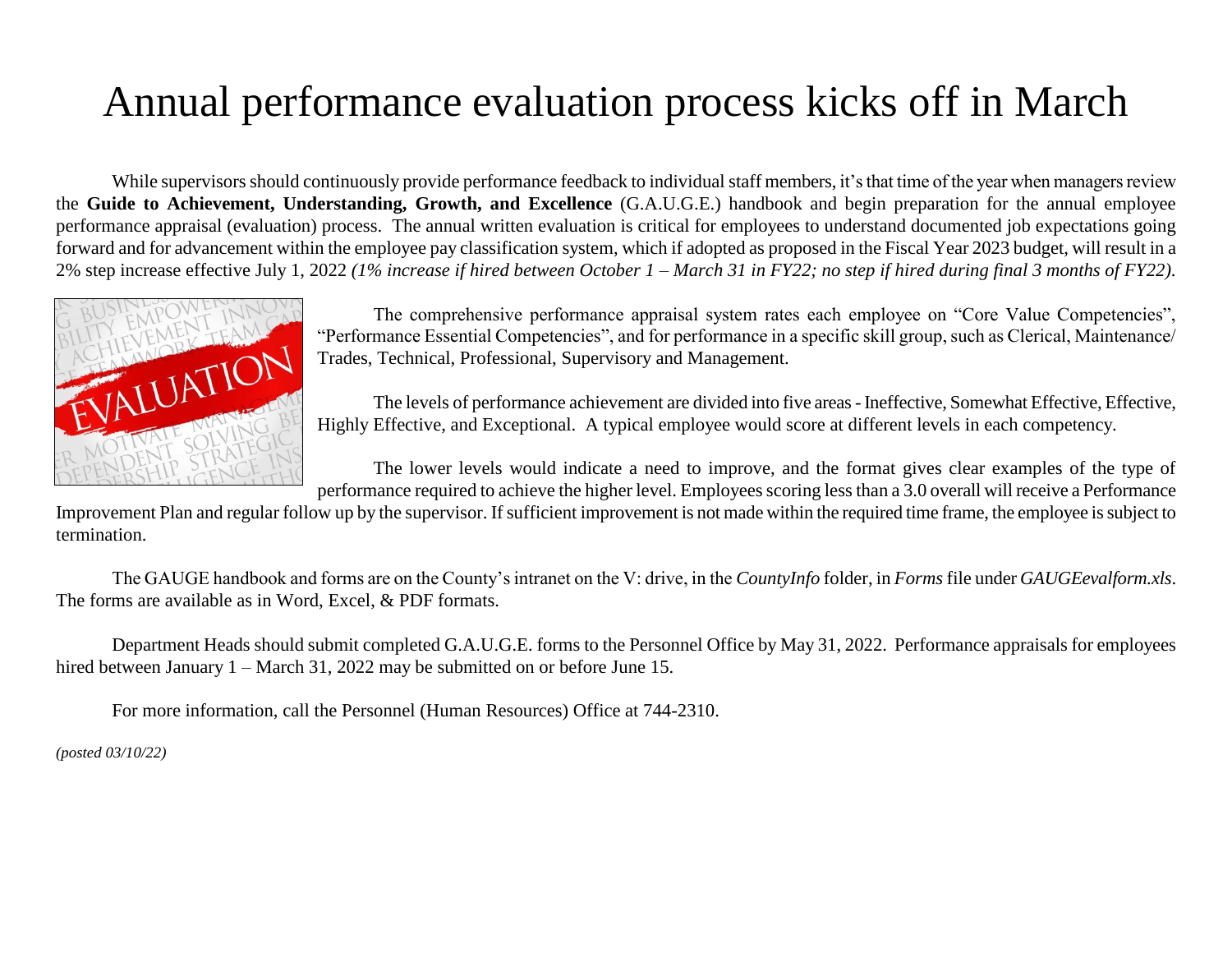| CUSTOMER SERVICE: Treatment of persons who are recipients of the product/service provided |  |  |  |  |  |
|-------------------------------------------------------------------------------------------|--|--|--|--|--|
|-------------------------------------------------------------------------------------------|--|--|--|--|--|

| Ineffective                                                                                                                                                               | <b>Somewhat Effective</b>                                                                                             | Effective                                                                                                                           | <b>Highly Effective</b>                                                                                                                                                    | Exceptional                                                                                                                                                           |
|---------------------------------------------------------------------------------------------------------------------------------------------------------------------------|-----------------------------------------------------------------------------------------------------------------------|-------------------------------------------------------------------------------------------------------------------------------------|----------------------------------------------------------------------------------------------------------------------------------------------------------------------------|-----------------------------------------------------------------------------------------------------------------------------------------------------------------------|
| a. Ignores customers when<br>approached                                                                                                                                   | a. Occasionally fails to acknowledge<br>customers                                                                     | a. Immediately acknowledges all<br>customers in a manner appropriate to<br>the business situation                                   | a. Evaluates the customer's<br>demeanor and acknowledges<br>accordingly                                                                                                    | a. Greets each customer in a way that<br>elicits genuine good will                                                                                                    |
| b. Completely disregards needs of<br>either internal or external customers                                                                                                | b. Focuses on either internal or<br>external customers to the exclusion of<br>the other group                         | b. Can explain the importance of both<br>internal and external customers and<br>acts accordingly                                    | b. Treats both internal and external<br>customers as highly valued and as if<br>the organization exists to serve them<br>alone                                             | b. Regularly commended by internal<br>and external customers for<br>exceptional service provided                                                                      |
| c. Consistently makes disparaging<br>remarks about diverse characteristics<br>of customers and/or provides persons<br>with those characteristics with inferior<br>service | c. Occasionally offends customers<br>because of one or more diverse<br>characteristics                                | c. Works comfortably with all<br>customers                                                                                          | c. Uses knowledge of customers'<br>diverse characteristics to add value to<br>the interaction                                                                              | c. Develops and implements work<br>methods which complement diverse<br>characteristics of customers                                                                   |
| d. Frequently discourteous and fails to<br>fully meet customer needs                                                                                                      | d. Occasionally discourteous and/or<br>plays "favorites" with customers                                               | d. Provides courteous treatment and<br>appropriate levels of service to all<br>customers                                            | d. Anticipates customer needs and<br>provides appropriate service level                                                                                                    | Develops and implements work<br>d.<br>processes/approaches that contribute<br>to fulfilling customer service needs at<br>a high level                                 |
| e. Is completely unempathetic in<br>telling customers that help will not be<br>provided                                                                                   | e. Apologizes to customer for being<br>unable to help then continues with<br>other work                               | e. Assists customers in identifying<br>alternatives to meet needs when<br>employee's role is not sufficient to do<br><b>SO</b>      | e. Knows areas where work unit<br>receives requests which cannot be<br>accommodated and makes specific<br>referrals to other persons/businesses<br>where needs will be met | e. Collects information and develops<br>resources to address situations in<br>which customer needs are not met<br>and which assist customers in<br>"bridging the gap" |
| f. Guesses at answers to the<br>customers' questions and/or provides<br>misinformation                                                                                    | f. Occasionally leaves customers<br>uninformed about procedures or work<br>status                                     | f. Provides customers with full<br>information regarding individual<br>requests including process, timing<br>and current status     | f. Follows up with customer to ensure<br>all needs are addressed                                                                                                           | f. Regularly surveys customers to<br>determine how to develop or modify<br>systems and procedures to better<br>meet needs; acts on findings                           |
| g. Does not appear to know/care<br>about customer service strategy of<br>assigned work unit                                                                               | g. Knows customer service strategy<br>but sometimes fails to provide service<br>which is consistent with the strategy | g. Exhibits a firm understanding of the<br>customer service strategy of assigned<br>work unit and department                        | g. Develops business systems and<br>procedures which emphasize and<br>support the work unit/department<br>customer service strategy                                        | g. Looks for every opportunity to<br>emphasize, refine and "bring to life"<br>the customer service work ethic of the<br>work unit/department/County                   |
| h. Physical environment not fit for<br>customer interactions                                                                                                              | h. Customers often find physical<br>environment lacking                                                               | h. Maintains the physical environment<br>in support of customer needs and<br>expectations; only occasional<br>improvement is needed | h. Always maintains the physical<br>environment in support of customer<br>needs and expectations                                                                           | h. Continually evaluates and improves<br>physical environment in anticipation of<br>customer needs and expectations                                                   |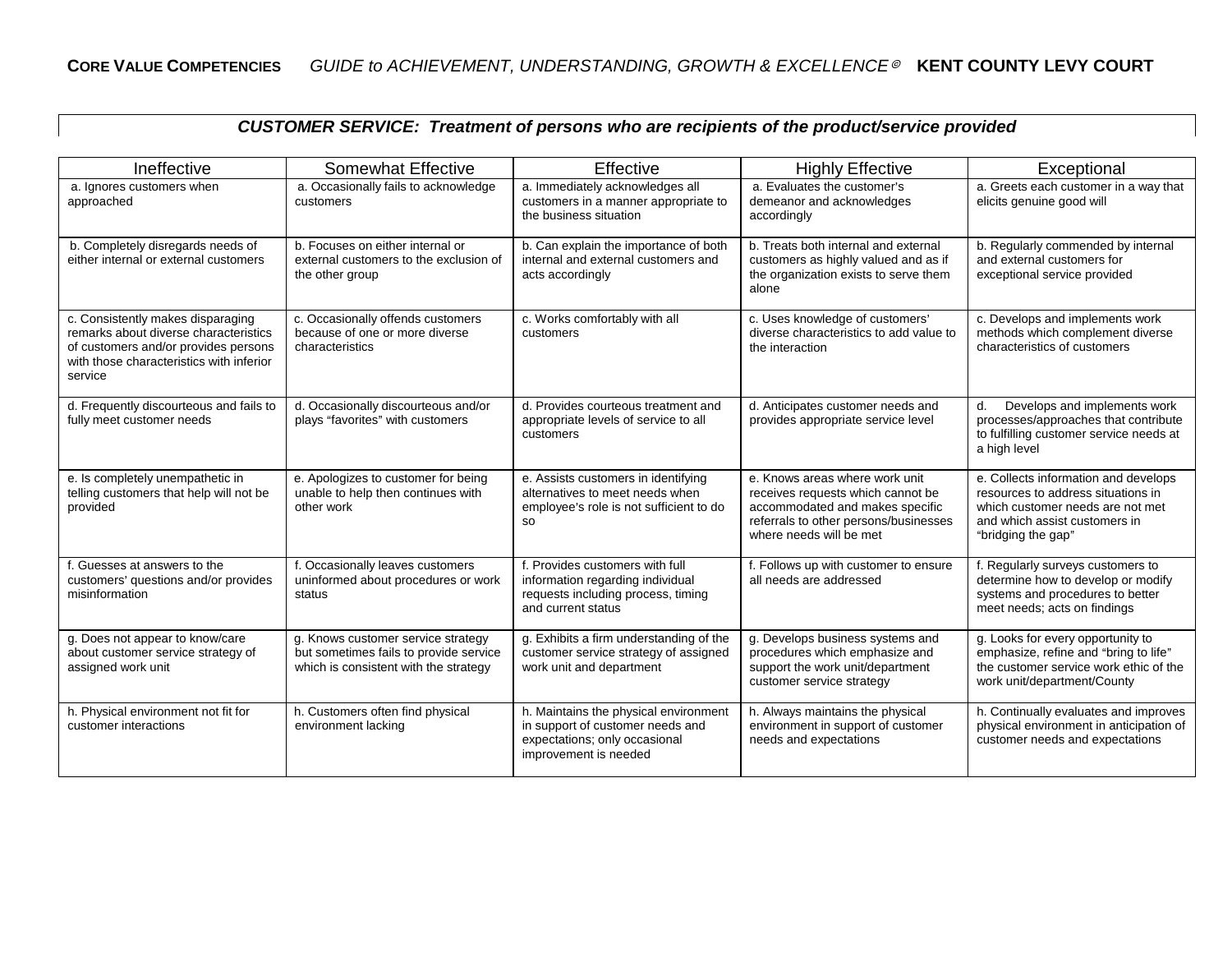| ETHICS AND INTEGRITY: Comply with formal and informal standards of conduct fitting equitable, legal and principled thought |                                                                                                  |                                                                                                        |                                                                                                                             |                                                                                                                                                              |
|----------------------------------------------------------------------------------------------------------------------------|--------------------------------------------------------------------------------------------------|--------------------------------------------------------------------------------------------------------|-----------------------------------------------------------------------------------------------------------------------------|--------------------------------------------------------------------------------------------------------------------------------------------------------------|
| Ineffective                                                                                                                | <b>Somewhat Effective</b>                                                                        | Effective                                                                                              | <b>Highly Effective</b>                                                                                                     | Exceptional                                                                                                                                                  |
| a. Does not adhere to any obvious<br>ethical standards                                                                     | a. Has been known to compromise<br>principles for business purposes                              | a. Generally practices what he/she<br>preaches; demonstrates a high regard<br>for truth and accuracy   | a. Rarely is found in a situation where<br>principles could be compromised                                                  | a. Unimpeachable                                                                                                                                             |
| b. Develops relationships and /or<br>exhibits behaviors about which there<br>are serious ethical concerns                  | b. Is involved in activities which may<br>be questionable                                        | b. Does not promote or participate in<br>behaviors which may be construed as<br>a conflict of interest | b. Is careful to avoid associations<br>which could be construed as<br>inappropriate                                         | b. Works actively to remove all<br>barriers to objectivity in work activities                                                                                |
| c. Considers primarily self in making<br>decisions and preparing action plans                                              | c. Knows mission/vision/values but<br>does not consistently consider those<br>in decision making | c. Considers the organization's<br>mission/vision/values in making<br>decisions and taking action      | c. Ensures that the operations and<br>activities of assigned work unit always<br>complement County<br>mission/vision/values | c. Sees personal role in public service<br>as critical even during "off hours" and<br>upholds County mission, vision, &<br>values at all times in all places |
| d. Participates in or allows<br>continuation of unethical behavior                                                         | d. Sometimes chooses to take no<br>action when ethical issues are at<br>stake                    | d. Takes appropriate action when<br>ethical issues are at stake                                        | d. Examines all assigned activities<br>and operations for compliance with<br>ethical standards                              | d. Establishes methods of instructing<br>County employees about ethics and<br>how to identify and resolve such<br><b>issues</b>                              |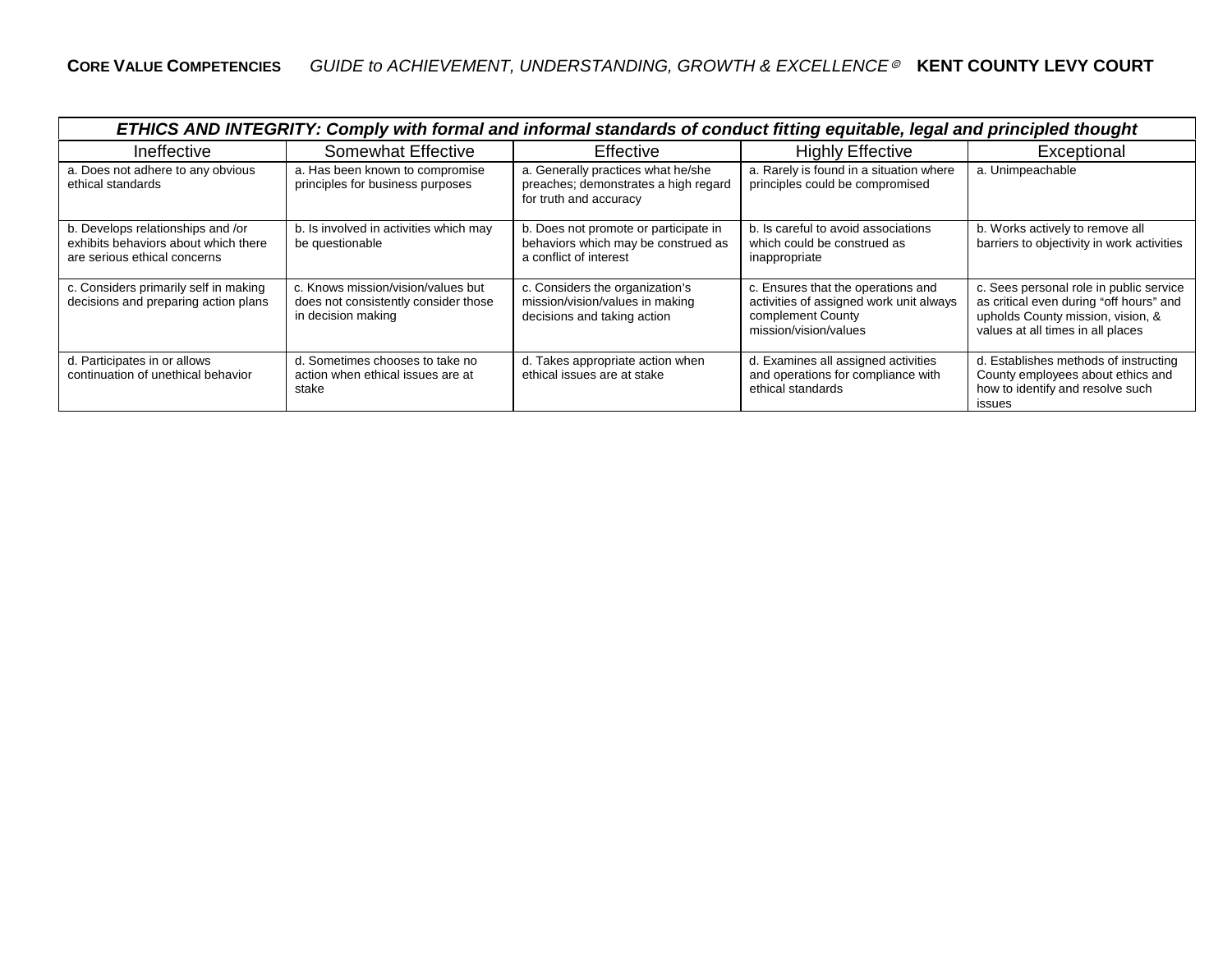| JOB KNOWLEDGE AND SKILLS: What one must know and be able to do in order to successfully perform the work |                                                                                                                            |                                                                                                                                         |                                                                                                                                               |                                                                                                                                                                                             |
|----------------------------------------------------------------------------------------------------------|----------------------------------------------------------------------------------------------------------------------------|-----------------------------------------------------------------------------------------------------------------------------------------|-----------------------------------------------------------------------------------------------------------------------------------------------|---------------------------------------------------------------------------------------------------------------------------------------------------------------------------------------------|
| Ineffective                                                                                              | Somewhat Effective                                                                                                         | Effective                                                                                                                               | <b>Highly Effective</b>                                                                                                                       | Exceptional                                                                                                                                                                                 |
| a. Is lacking skill or knowledge in one<br>or more major functional areas of the<br>job                  | a. Possesses skills and knowledge to<br>perform job relatively well but is<br>lacking in minor area(s)                     | a. Possesses sufficient skill and<br>knowledge to perform all parts of the<br>job effectively, efficiently, safely and<br>independently | a. Is skilled enough to easily conduct<br>on-the-job training of others                                                                       | a. Knowledge and skills are enough to<br>qualify for a position several levels<br>higher                                                                                                    |
| b. Refuses to or is incapable of<br>learning all of the job fundamentals                                 | b. Knows many, but not all of the<br>techniques, processes, procedures,<br>equipment and materials required for<br>the job | b. Knows the techniques, processes,<br>procedures, equipment and materials<br>required for the job                                      | b. Is highly skilled in all techniques,<br>processes, procedures, equipment &<br>materials required for the job                               | b. Understands the techniques,<br>processes, procedures, equipment &<br>materials required for multiple jobs<br>within the work unit and can perform<br>the jobs of others when called upon |
| c. Does not demonstrate an<br>understanding of the importance of a<br>historical perspective             | c. Has some difficulty linking historical<br>perspective to current problems                                               | c. Understands when historical<br>perspectives are relevant to current<br>problems                                                      | c. Can apply historical perspectives to<br>improve work products and/or to avoid<br>past failures                                             | c. Can maximize success by<br>explaining and applying the full history<br>of the problem and how it impacts the<br>assigned functional area and the<br>organization as a whole              |
| d. Resistant to help others resolve<br>technical issues                                                  | d. Acts as an information broker.<br>maximizing self-worth at the expense<br>of complete understanding by others           | d. Provides assistance, consultation<br>and direction on technical issues                                                               | d. Readily provides technical support<br>for all related work efforts that clarifies<br>direction and ensures a fully<br>enlightened approach | d. Prepares job aids and manuals<br>which provide important work-related<br>information for others                                                                                          |
| e. Shows no concern for learning new<br>skills or keeping up with technological<br>advances              | e. Is interested in staying up-to-date<br>but struggles with material or is only<br>slightly interested                    | e. Makes active efforts to stay<br>up-to-date in areas of expertise and<br>emerging technologies                                        | e. Work is characterized by active<br>learning, high level questioning and<br>research                                                        | e. Regularly participates with user<br>groups and professional<br>associations; pursues<br>opportunities to publicize<br>material and present workshops<br>at conferences                   |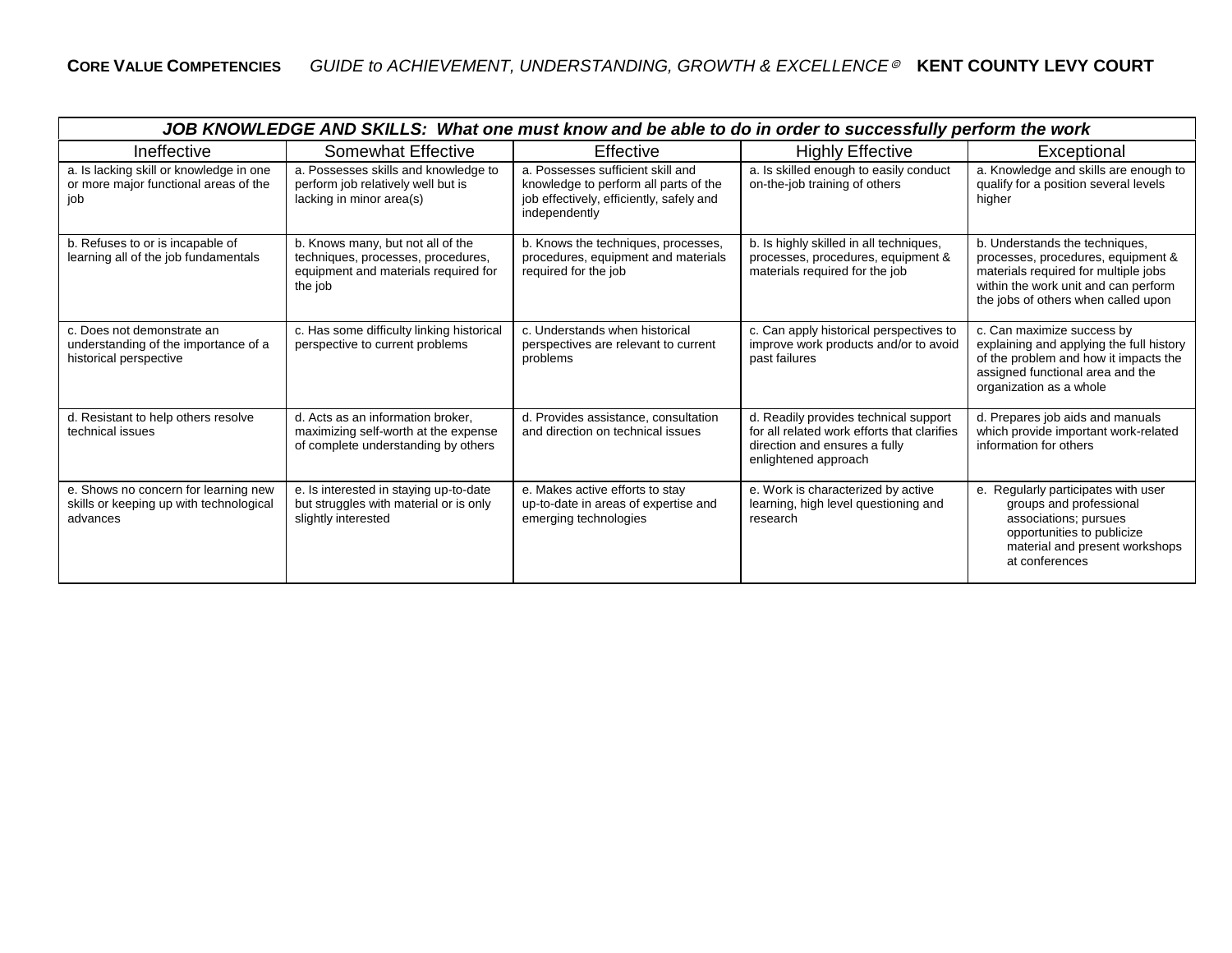| PROFESSIONALISM: A standard of behavior that projects a positive image of the KENT COUNTY LEVY COURT                    |                                                                                  |                                                                         |                                                                             |                                                                                             |
|-------------------------------------------------------------------------------------------------------------------------|----------------------------------------------------------------------------------|-------------------------------------------------------------------------|-----------------------------------------------------------------------------|---------------------------------------------------------------------------------------------|
| Ineffective                                                                                                             | <b>Somewhat Effective</b>                                                        | Effective                                                               | <b>Highly Effective</b>                                                     | Exceptional                                                                                 |
| a. Frequently engages in behaviors<br>that are a discredit to the organization                                          | a. Occasionally sets a poor example<br>as a County employee                      | a. Serves as an effective<br>representative of the organization         | a. Serves as an organizational<br>supporter                                 | a. Serves as an organizational<br>champion                                                  |
| b. Places personal preferences before<br>the needs of the organization                                                  | b. Regularly lets personal preferences<br>interfere with business decisions      | b. Acknowledges personal<br>preferences can not always be<br>considered | b. Puts personal preferences aside<br>and remains objective                 | b. No indication personal preferences<br>exist                                              |
| c. Develops business relationships<br>detrimental to the organization or fails<br>to develop any business relationships | c. Does not pursue relationships<br>which support the County's business          | c. Develops relationships consistent<br>with County business needs      | c. Recognizes and develops<br>relationships that benefit County<br>business | c. Forges relationships that place the<br>County as a forerunner in municipal<br>government |
| d. Engages in behaviors that destroy<br>the County image                                                                | d. Engages in behaviors that are<br>sometimes inconsistent with County<br>values | d. Engages in behaviors<br>consistent with County values                | d. Engages in behaviors that<br>advocate County values                      | d. Engages in behaviors that<br>epitomize local government at its best                      |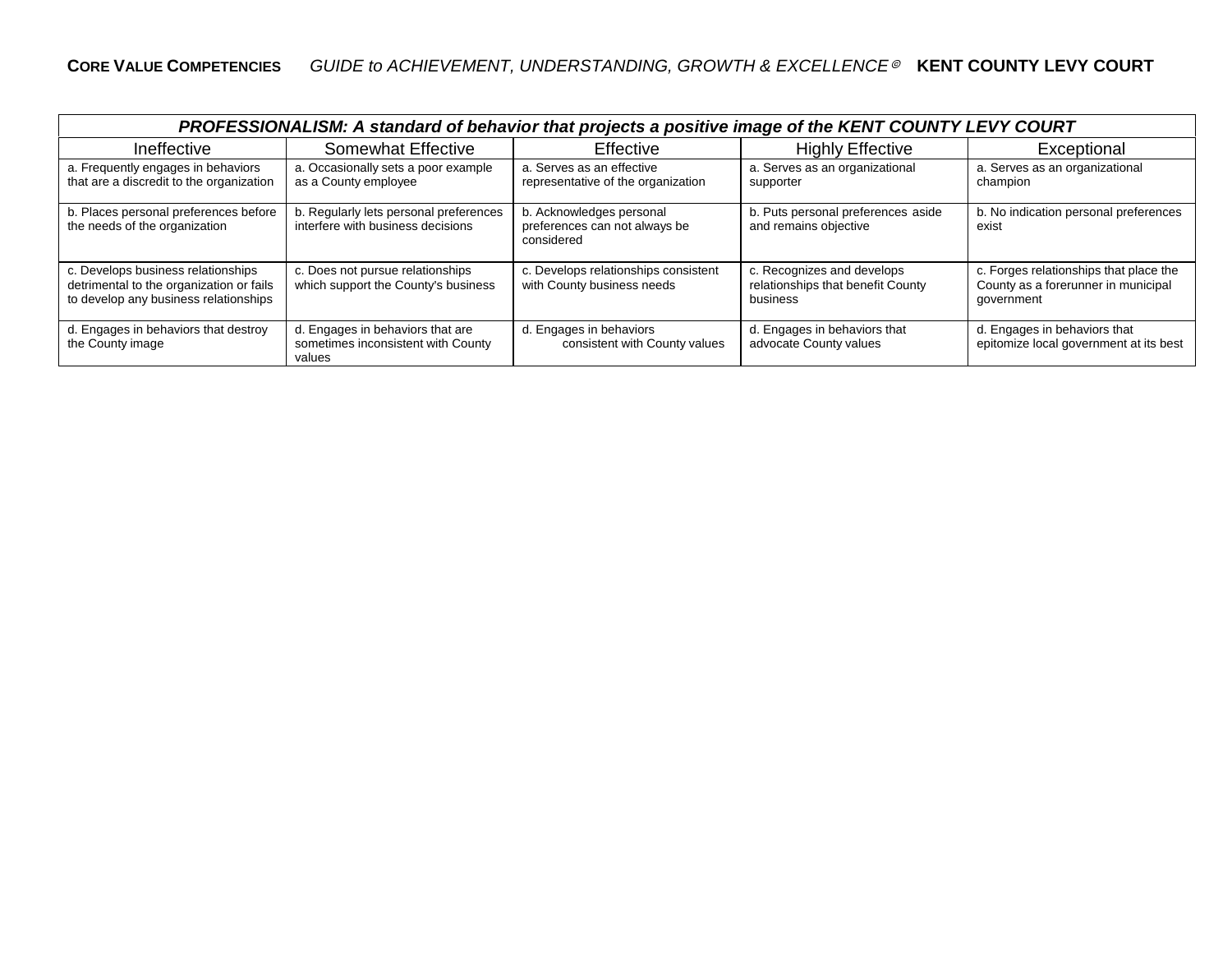| SELF-MANAGEMENT: Behaviors which impact work and over which an employee has independent control                              |                                                                                                           |                                                                                                                                                |                                                                                                                   |                                                                                                                                                                                |
|------------------------------------------------------------------------------------------------------------------------------|-----------------------------------------------------------------------------------------------------------|------------------------------------------------------------------------------------------------------------------------------------------------|-------------------------------------------------------------------------------------------------------------------|--------------------------------------------------------------------------------------------------------------------------------------------------------------------------------|
| Ineffective                                                                                                                  | <b>Somewhat Effective</b>                                                                                 | Effective                                                                                                                                      | <b>Highly Effective</b>                                                                                           | Exceptional                                                                                                                                                                    |
| a. Does not acknowledge mission,<br>vision and values or dismisses them<br>as unimportant                                    | a. Does not always think about work<br>assigned in the context of County<br>mission, vision and/or values | a. Behaviors are consistent with the<br>mission, vision and values of the Kent<br>County Levy Court, assigned<br>department and work unit      | a. Behaviors serve to reinforce and<br>educate others about Irving's mission,<br>vision and values                | a. Brings life to the County's mission,<br>vision and values; finds every<br>opportunity to link them to work                                                                  |
| b. Frequently voices dissatisfaction<br>with work and organization                                                           | b. Sometimes appears to be<br>disinterested or apathetic                                                  | b. Displays enthusiasm toward the<br>work to be done, customers, the<br>people he/she works with, senior<br>management and department policies | b. Eager to meet the challenges<br>presented by work assignments and<br>people                                    | b. Devoted to work, places a positive<br>spin on every difficulty                                                                                                              |
| c. Generally appears unhappy and<br>often irritable with regard to work<br>issues                                            | c. Has random, limited periods of<br>negativity                                                           | c. Maintains a personal demeanor<br>which is positive and upbeat                                                                               | c. Continually makes the effort to<br>provide a positive influence for others                                     | c. Perpetuates a positive energy and<br>charisma regarding every aspect of<br>work life                                                                                        |
| d. Uses humor which is inappropriate<br>or intended to degrade or embarrass<br>others                                        | d. May use questionable or<br>occasionally inappropriate humor                                            | d. Humor, if demonstrated, is positive<br>and constructive                                                                                     | d. Uses humor as an effective work<br>tool                                                                        | d. Is adept at using humor to illustrate,<br>inspire and relieve tension                                                                                                       |
| e. Is often disrespectful to others; has<br>developed a pattern of treating people<br>differently based on their differences | e. Occasionally offends/demeans<br>others; has had some difficulty<br>working within a diverse workforce  | e. Treats all people with dignity and<br>respect; deals effectively with a<br>culturally diverse workforce                                     | e. Never offends others; is<br>comfortable in and welcomes a<br>diverse work environment                          | e. Leaves others feeling good about<br>who they are; is particularly adept at<br>incorporating the strengths of a<br>diverse workforce to produce<br>exceptional work products |
| f. Continually refuses to provide<br>back-up to other co-workers                                                             | f. When asked, sometimes does not<br>provide necessary assistance to co-<br>workers                       | f. Provides support and back up to<br>co-workers as appropriate                                                                                | f. Volunteers assistance to co-workers<br>on difficult or lengthy assignments;<br>always available when necessary | f. Continually takes on an excessive<br>amount of work to relieve co-workers:<br>does more than his/her "fair share"                                                           |
| g. Regularly arrives late for scheduled<br>meetings and appointments                                                         | g. Occasionally arrives late for<br>meetings and appointments                                             | g. Arrives for meetings at the<br>scheduled time                                                                                               | g. Usually arrives well in advance of<br>scheduled time for meetings                                              | g. Always arrives ahead of schedule<br>and completely prepared                                                                                                                 |
| h. Often interrupts meetings or asks<br>others to do so                                                                      | h. Sometimes interrupts meetings for<br>less than emergency reasons or asks<br>others to do so            | h. Does not interrupt<br>meetings/appointments or cause<br>others to do so unless emergency<br>conditions exist                                | h. Communicates to others that<br>interruptions are not tolerated                                                 | h. Takes active measures to ensure<br>that meetings are not interrupted                                                                                                        |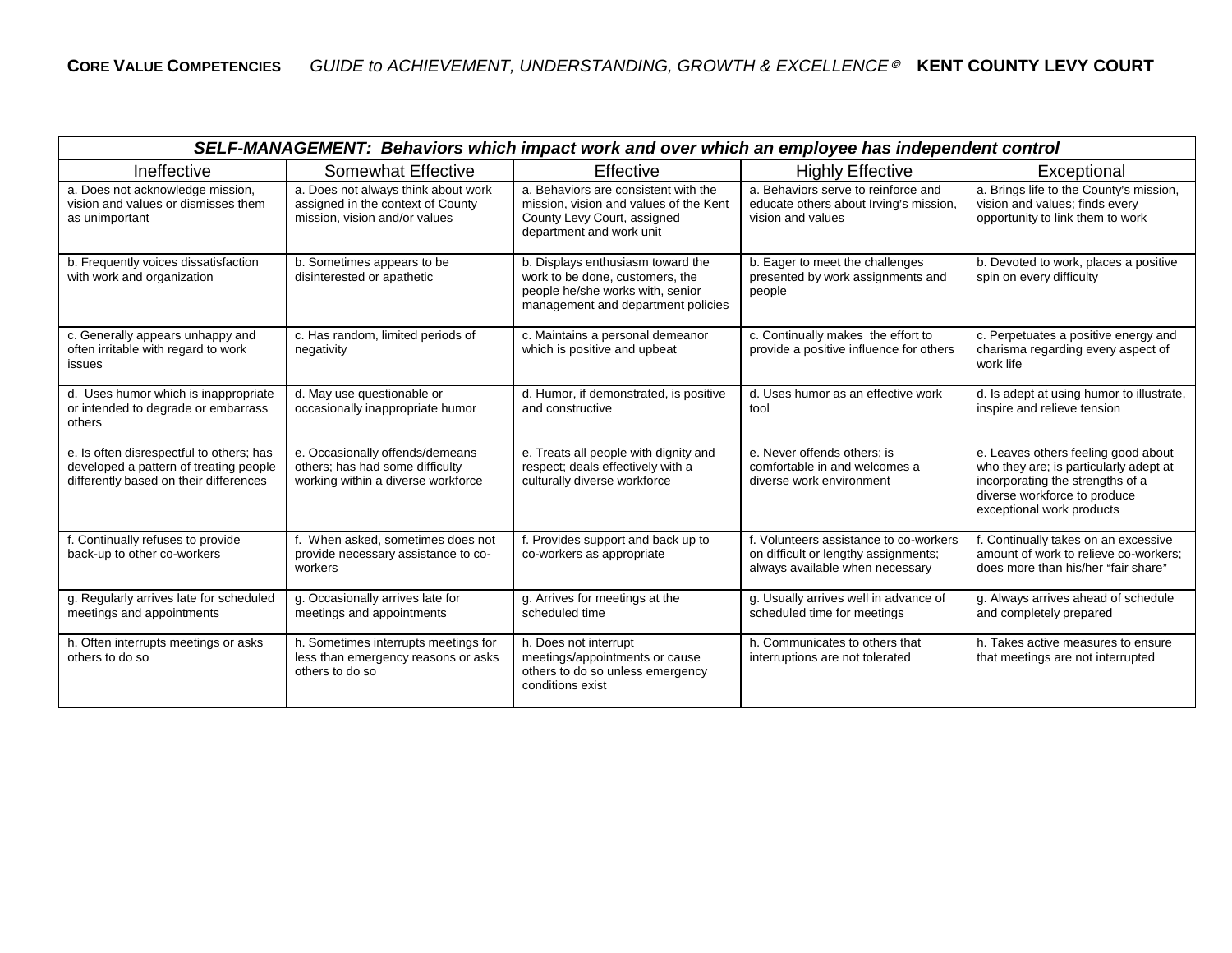# *COMMUNICATION: The exchange of information and ideas*

| Ineffective                                                                  | Somewhat Effective                                                                                         | Effective                                                                                                | <b>Highly Effective</b>                                                                              | Exceptional                                                                                                                         |
|------------------------------------------------------------------------------|------------------------------------------------------------------------------------------------------------|----------------------------------------------------------------------------------------------------------|------------------------------------------------------------------------------------------------------|-------------------------------------------------------------------------------------------------------------------------------------|
| a. Does not share or discuss<br>information                                  | a. Information presented may be<br>somewhat incoherent                                                     | a. Presents information and ideas in<br>an easily understood manner in<br>formal and informal situations | a. Presents information and ideas in<br>a manner which anticipates potential<br>questions and issues | a. Is persuasive and compelling in<br>the presentation of all ideas in every<br>setting                                             |
| b. Conveys thoughts in a random,<br>distorted or repetitious manner          | b. Has difficulty expressing thoughts                                                                      | b. Conveys thoughts clearly and<br>concisely                                                             | b. Conveys thoughts with the needs<br>and expectations of the audience in<br>mind                    | b. Uses illustrations, analogies and<br>demonstrations to convey thoughts                                                           |
| c. Fails to listen and share feedback                                        | c. Is occasionally inattentive and may<br>not ask appropriate questions                                    | c. Listens actively and attentively and<br>asks appropriate questions                                    | c. Listens with demonstrated<br>understanding and thoroughly<br>explores the topic                   | c. Exhibits mannerisms of a captive<br>audience and is completely attuned to<br>the topic                                           |
| d. Blocks communication and fails to<br>keep supervisors and others informed | d. May fail to share important<br>information with or passes on trivia to<br>supervisor or co-workers      | d. Keeps supervisor and co-workers<br>informed                                                           | d. Consistently fulfills all knowledge<br>requirements of supervisors and co-<br>workers             | d. Enlightens supervisors and<br>co-workers using superior techniques<br>and up-to-date technology                                  |
| e. Uses poor grammar and/or<br>vocabulary in writing                         | e. Written communications are<br>unclear, lack organization and contain<br>grammatical and spelling errors | e. Communicates well in writing                                                                          | e. Written communications are error<br>free with a positive tone                                     | e. Displays versatility and insight in<br>written communications                                                                    |
| Regularly uses poor, inappropriate<br>or negative language                   | . Occasionally uses inappropriate<br>terminology or negative language                                      | f. Uses appropriate terminology and<br>positive language                                                 | Consistently uses positive language<br>and is able to explain difficult<br>terminology               | f. Uses terminology and language that<br>enables everyone to understand even<br>the most elaborate ideas and complex<br>information |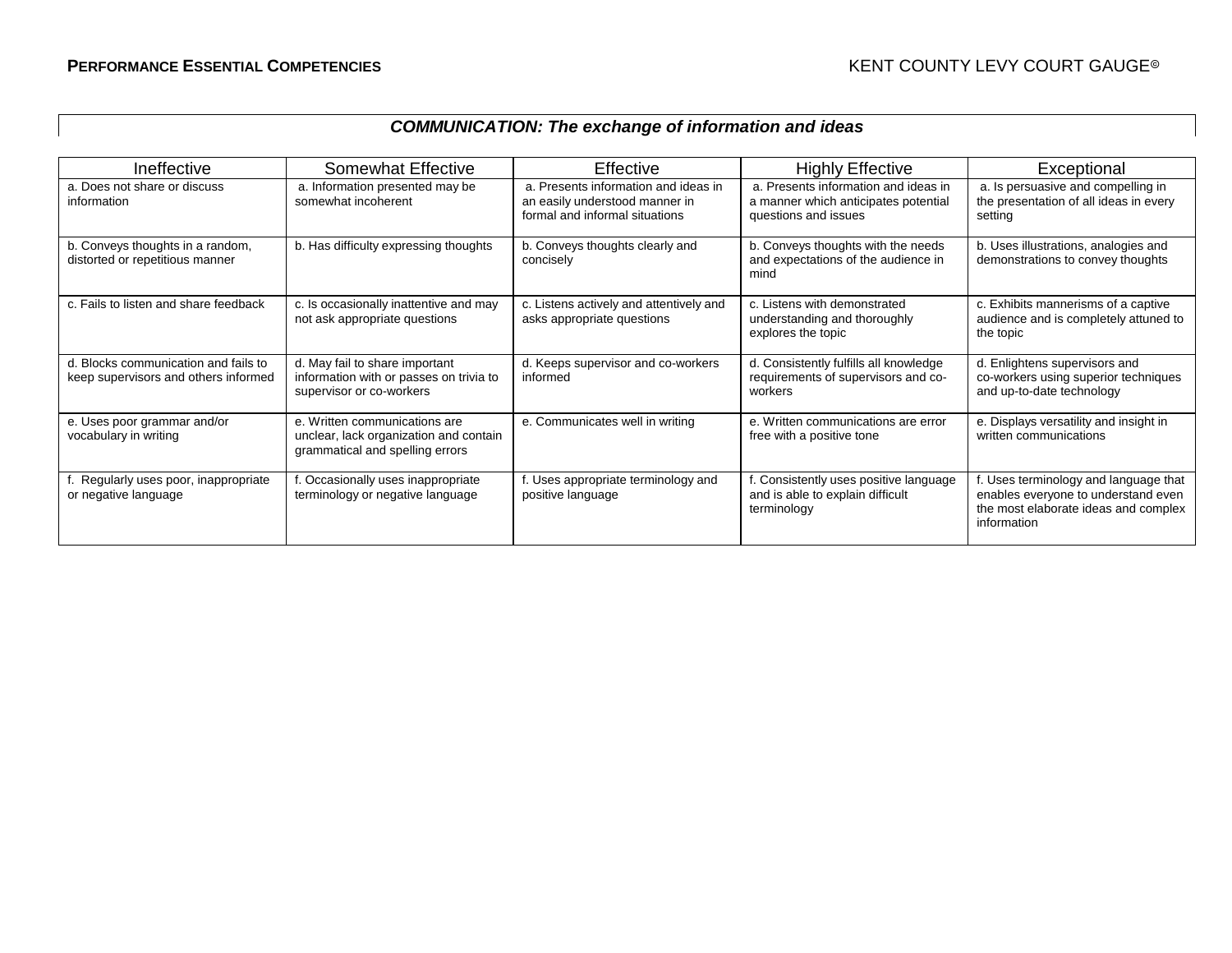### *DEVELOPMENT OF SELF: Participates in developmental activities to improve work skills and knowledge bases*

| Ineffective                                                                             | <b>Somewhat Effective</b>                                     | Effective                                              | <b>Highly Effective</b>                                                           | Exceptional                                                                                                                        |
|-----------------------------------------------------------------------------------------|---------------------------------------------------------------|--------------------------------------------------------|-----------------------------------------------------------------------------------|------------------------------------------------------------------------------------------------------------------------------------|
| a. Fails to attend and/or complains<br>about training                                   | a. Attends training if scheduled by<br>supervisor             | a. Attends required training                           | a. Completes all required training and<br>requests to attend elective training    | a. Attends a wide variety of internal<br>and external training and actively<br>supports the organization's training<br>initiatives |
| b. Allows existing skills to deteriorate                                                | b. Maintains but does not seek<br>new/improved skills         | b. Seeks to improve skills                             | b. Seeks new skills and expands<br>knowledge                                      | b. Continuously builds skill and<br>knowledge bases and encourages<br>others to do so                                              |
| c. Finds reasons not to attempt to<br>perform the job better                            | c. Will take suggestions on ways to<br>perform the job better | c. Looks for ways to perform the job<br>better         | c. Identifies and implements ways to<br>perform the job better                    | c. Develops and teaches ways to<br>perform the job better                                                                          |
| d. Continually fails to complete or<br>maintain licensing/certification<br>requirements |                                                               | d. Maintains job-related certifications<br>or licenses | d. Seeks job-related certifications or<br>licenses beyond minimum<br>requirements | d. Initiates efforts to obtain high-level<br>job-related certifications and share<br>expanded knowledge                            |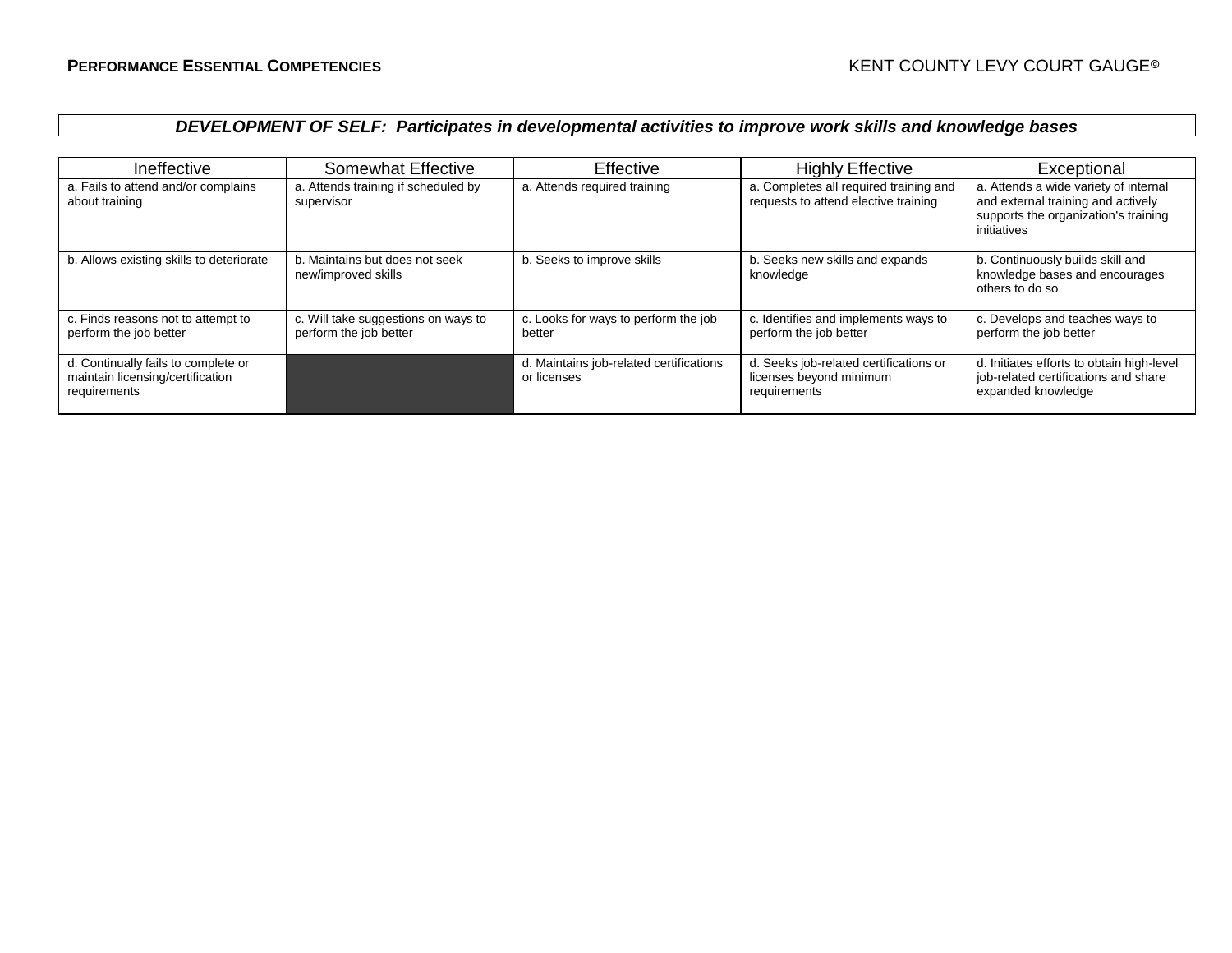#### *INITIATIVE: Manner of performing work characterized by individual motivation, self-confidence and little need for detailed instruction*

| Ineffective                                                                                                                                                               | Somewhat Effective                                                                                                | Effective                                                                                                       | <b>Highly Effective</b>                                                                            | Exceptional                                                                                                                     |
|---------------------------------------------------------------------------------------------------------------------------------------------------------------------------|-------------------------------------------------------------------------------------------------------------------|-----------------------------------------------------------------------------------------------------------------|----------------------------------------------------------------------------------------------------|---------------------------------------------------------------------------------------------------------------------------------|
| a. Fails to let supervisor know when<br>assignments are completed                                                                                                         | a. Sometimes asks for new<br>assignments upon completion of<br>old ones                                           | a. Seeks new assignments upon<br>completion of old ones                                                         | a. Requests lists of assignments from<br>supervisor in case all other<br>assignments are completed | a. Defines new assignments based on<br>personal observations and works with<br>supervisor to modify them if<br>necessary        |
| b. Requires frequent reminders of<br>how to complete an assignment                                                                                                        | b. Able to work independently without<br>specific instructions for many, but not<br>all assigned responsibilities | b. Able to work independently without<br>specific instructions within the scope<br>of assigned responsibilities | b. Often able to work outside scope<br>of assigned responsibilities with few<br>instructions       | b. Works independently and expertly<br>outside scope of assigned<br>responsibilities without instructions                       |
| c. Easily distracted, must be<br>continually encouraged to stay on-<br>task                                                                                               | c. Occasionally must be encouraged<br>to return to tasks                                                          | c. Stays on-task with no<br>encouragement                                                                       | c. Stays on-task in spite of frequent<br>distractions                                              | c. Works tirelessly and attentively until<br>task is completed                                                                  |
| d. Refuses to consider suggestions<br>for improved work processes,<br>vigorously resists change or spends<br>work time searching for ways to<br>undermine positive change | d. Understands importance of work<br>flow, but rarely suggests<br>improvements                                    | d. Develops approaches to work and<br>other suggestions which improve work<br>flow and optimize results         | d. Develops and implements own<br>approaches which optimize work<br>results                        | d. Continually provides new<br>approaches which improve work flow<br>and optimize results that other<br>employees prefer to use |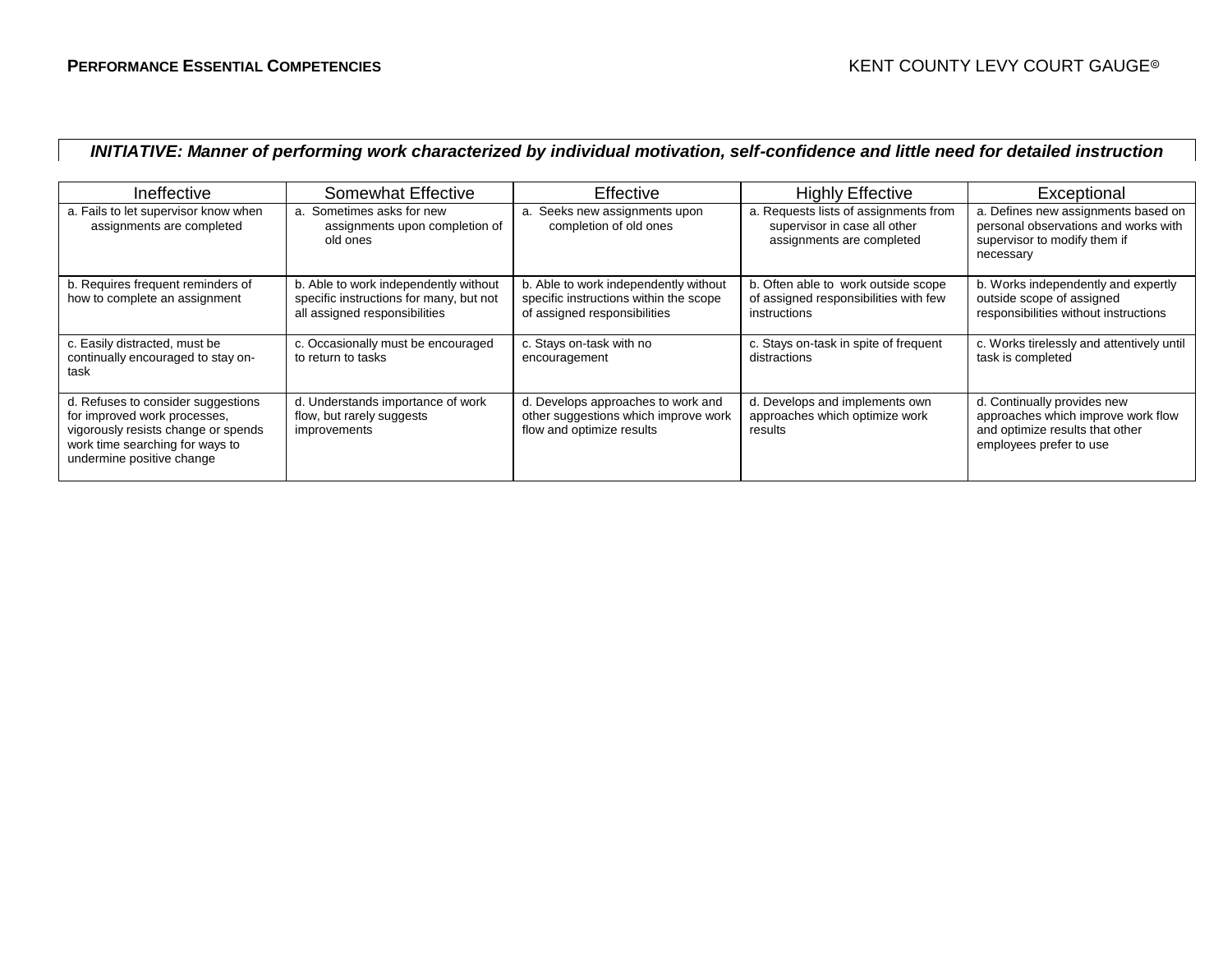#### *INTERPERSONAL SKILLS: Manner in which one relates to others*

| Ineffective                                                                                                                               | <b>Somewhat Effective</b>                                                                          | Effective                                                                 | <b>Highly Effective</b>                                                                           | Exceptional                                                                                                               |
|-------------------------------------------------------------------------------------------------------------------------------------------|----------------------------------------------------------------------------------------------------|---------------------------------------------------------------------------|---------------------------------------------------------------------------------------------------|---------------------------------------------------------------------------------------------------------------------------|
| a. Fails to build or works to destroy<br>existing relationships; is often<br>unpleasant                                                   | a. May have some dysfunctional<br>business relationships or few<br>constructive relationships      | a. Builds constructive and pleasant<br>relationships                      | a. Networks to forge alliances that<br>benefit the County                                         | a. Cultivates many beneficial business<br>relationships that flourish regardless<br>of the political climate              |
| b. Feels uncomfortable with people<br>inside and outside the immediate<br>work area                                                       | b. Is uncomfortable with higher level<br>employees or those outside of the<br>work unit/department | b. Is at ease with people at all levels<br>in the organization            | b. Seeks opportunities to work with<br>persons at other levels, both above<br>and below incumbent | b. Places everyone in the organization<br>at ease in all business settings                                                |
| c. Does not show appreciation for<br>others or may show signs of<br>disrespect to others                                                  | c. Sometimes treats people as if they<br>are unimportant                                           | c. Shows appreciation for employee<br>contributions                       | c. Behaves as if he/she truly values<br>and respects people                                       | c. All actions reflect a genuine esteem<br>for people and their talents                                                   |
| Can be prone to violence or<br>d.<br>negative moods when angry,<br>frustrated or disappointed; allows bad<br>feelings to disrupt workflow | d. Allows bad feelings to linger and<br>possibly impede ability to focus on<br>work                | d. Deals with anger, frustration and<br>disappointment in a mature manner | d. Finds positive outlet for working<br>through anger, frustration and<br>disappointment          | d. Never displays visible anger,<br>frustration and disappointment;<br>always in control of him/herself in a<br>situation |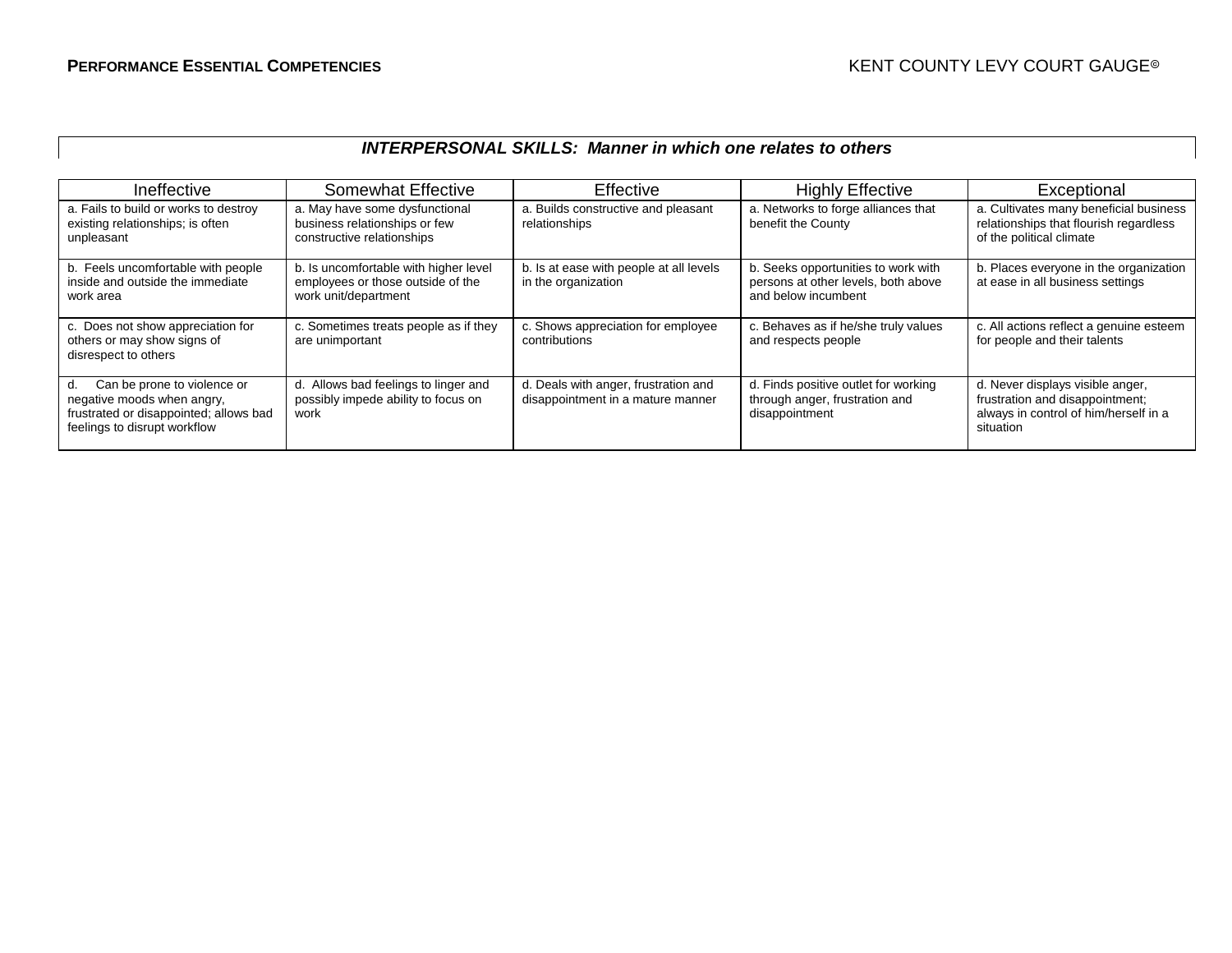### *QUALITY OF WORK: Products and services are accurate, timely, thorough and neat in appearance*

| Ineffective                                                                                            | Somewhat Effective                                                                     | Effective                                                                               | <b>Highly Effective</b>                                                                    | Exceptional                                                                                                              |
|--------------------------------------------------------------------------------------------------------|----------------------------------------------------------------------------------------|-----------------------------------------------------------------------------------------|--------------------------------------------------------------------------------------------|--------------------------------------------------------------------------------------------------------------------------|
| a. Does not review methods or check<br>work products at completion                                     | a. Inconsistent in review of methods<br>or completed work products                     | a. Carefully reviews work methods<br>and completed products                             | a. Incorporates the ideas of others in<br>refining work products                           | a. Continually uses multiple reviews<br>and outside sources to maximize<br>effectiveness of work products and<br>methods |
| b. Takes an excessive amount of time<br>to complete work                                               | b. Sometimes takes longer than is<br>reasonable to complete work                       | b. Completes work in a timely manner                                                    | b. Frequently completes work in less<br>time than expected                                 | b. Always completes work in less time<br>than expected                                                                   |
| c. Deadlines are ignored                                                                               | c. Occasionally misses deadlines                                                       | c. Meets scheduled deadlines                                                            | c. Occasionally completes work prior<br>to deadlines                                       | c. Always completes work prior to<br>scheduled deadlines                                                                 |
| d. Work product is frequently sloppy,<br>incomplete and/or full of errors                              | d. Work product often lacks neatness,<br>contains errors or omits vital<br>information | d. Work product seldom contains<br>errors, omits information or lacks<br>neatness       | d. Work product is error-free, contains<br>vital information, and is neat in<br>appearance | d. Work product is flawless, with<br>superior information and the ideal<br>appearance                                    |
| e. Work product continually requires<br>revisions                                                      | e. Work product frequently requires<br>revisions                                       | e. Work product occasionally requires<br>revisions                                      | e. Work revisions are based on<br>supervisor's preferences, but are not<br>required        | e. Work revisions never suggested                                                                                        |
| Chooses not to correct obvious<br>mistakes, does not recognize poor<br>quality, takes no pride in work | . May not recognize poor quality or<br>sacrifices quality for speed                    | f. Takes appropriate and timely action<br>when quality falls below acceptable<br>levels | f. Does not allow quality to fall below<br>acceptable levels                               | f. Quality consistently exceeds<br>acceptable levels                                                                     |
| g. No effort toward improving work<br>products                                                         | g. Supports work product<br>improvement efforts                                        | g. Requests suggestions for<br>improvement of work products                             | g. Looks for and makes continuous<br>improvements to work product                          | g. Uses creativity and innovation to<br>advocate and make improvements to<br>work product                                |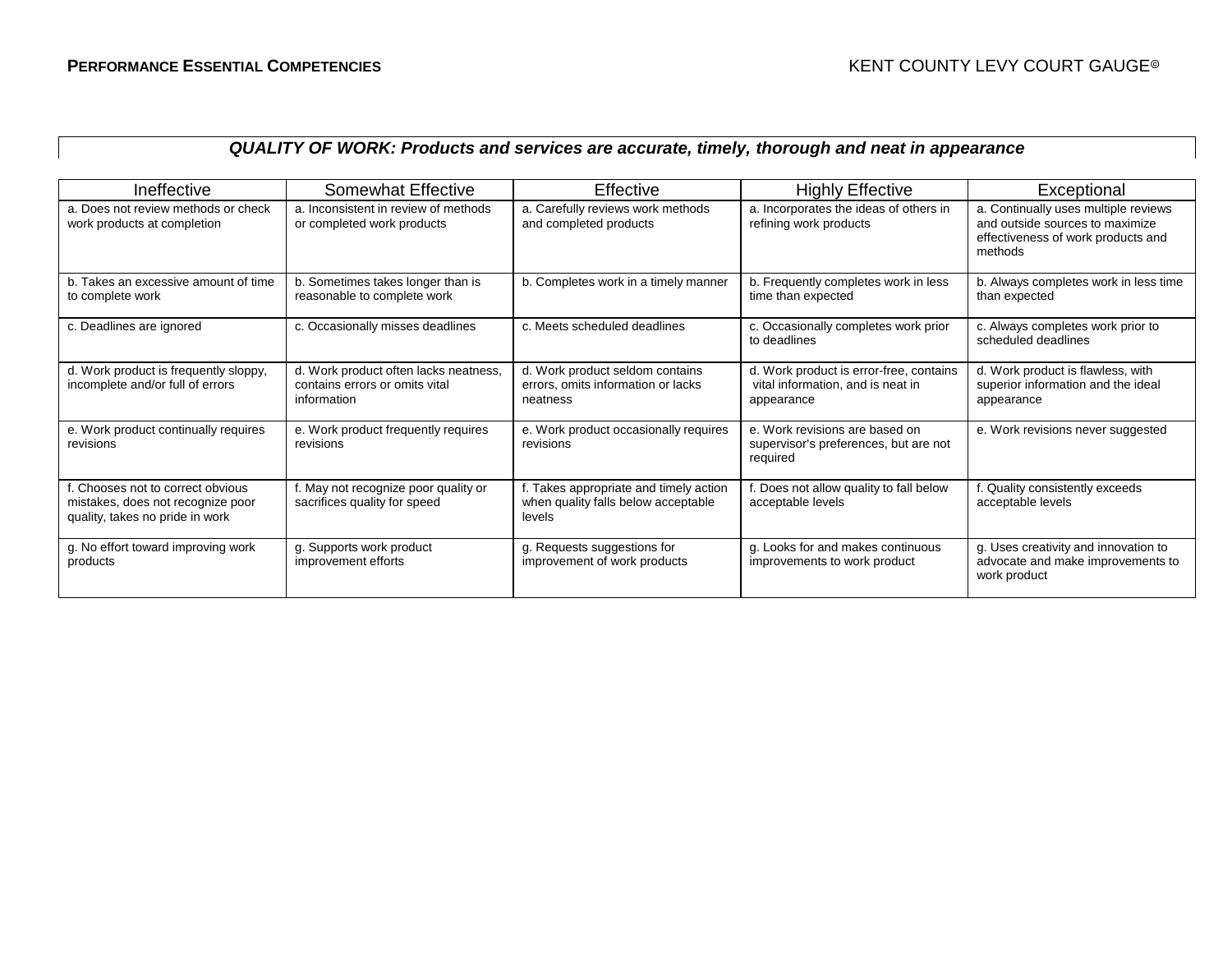#### *TEAMWORK: Cooperative work efforts*

| Ineffective                                                                                                                | Somewhat Effective                                                                                               | Effective                                                                                                                                      | <b>Highly Effective</b>                                                                                                                     | Exceptional                                                                                                                     |
|----------------------------------------------------------------------------------------------------------------------------|------------------------------------------------------------------------------------------------------------------|------------------------------------------------------------------------------------------------------------------------------------------------|---------------------------------------------------------------------------------------------------------------------------------------------|---------------------------------------------------------------------------------------------------------------------------------|
| a. Refuses or is unable to work with<br>others                                                                             | a. Cooperates with others as long as it<br>will benefit him/herself                                              | a. Cooperates with others to ensure<br>the success of the organization and<br>fulfill common goals                                             | a. Actively encourages others to<br>engage in activities to ensure<br>organizational success and the<br>fulfillment of organizational goals | a. Builds highly successful teams to<br>ensure organizational success and<br>which clearly help fulfill organizational<br>goals |
| b. Fails to understand either the<br>mission of the work unit or the<br>importance of the work unit to the<br>organization | b. Sometimes confused about the<br>mission of the work unit or its<br>importance to the organization             | b. Appreciates the mission of each<br>individual work unit and the<br>importance of the tie between them to<br>make the entire operation whole | b. Can explain the mission of each<br>individual work unit and how together<br>they make the organization whole                             | b. Values and supports the missions<br>of all work units and strives to<br>strengthen the ties to improve the<br>organization   |
| c. Keeps ideas private or shares ideas<br>only upon direct order or consistently<br>fails to share important information   | c. Shares ideas with others on<br>occasion or sometimes hides<br>information which may be important to<br>others | c. Freely and intentionally shares<br>ideas with others                                                                                        | c. Engages in active and frequent<br>exchange of ideas with others<br>recognizing the value of collaboration                                | c. Develops databases into which<br>ideas from all are entered and<br>available to anyone                                       |
| d. Knows of no one with expertise<br>greater than own and/or refuses to<br>learn from others                               | d. Considers own knowledge the most<br>reliable, but may listen to others                                        | d. Values others' expertise and is<br>willing to learn from them                                                                               | d. Requests and integrates into work<br>information from subject matter<br>experts                                                          | d. Continually organizes teams of<br>experts to address special or difficult<br>situations                                      |
| Frequently incites and<br>е.<br>perpetuates conflict or avoids it<br>altogether; does not attempt to<br>resolve conflict   | e. Increases or avoids conflict in some<br>situations and may be reluctant to<br>resolve it                      | e. Addresses conflict and facilitates a<br>beneficial resolution                                                                               | e. Converts conflict into constructive<br>discussions                                                                                       | e. Coaches work group in conflict<br>resolution techniques to avoid<br>most conflict                                            |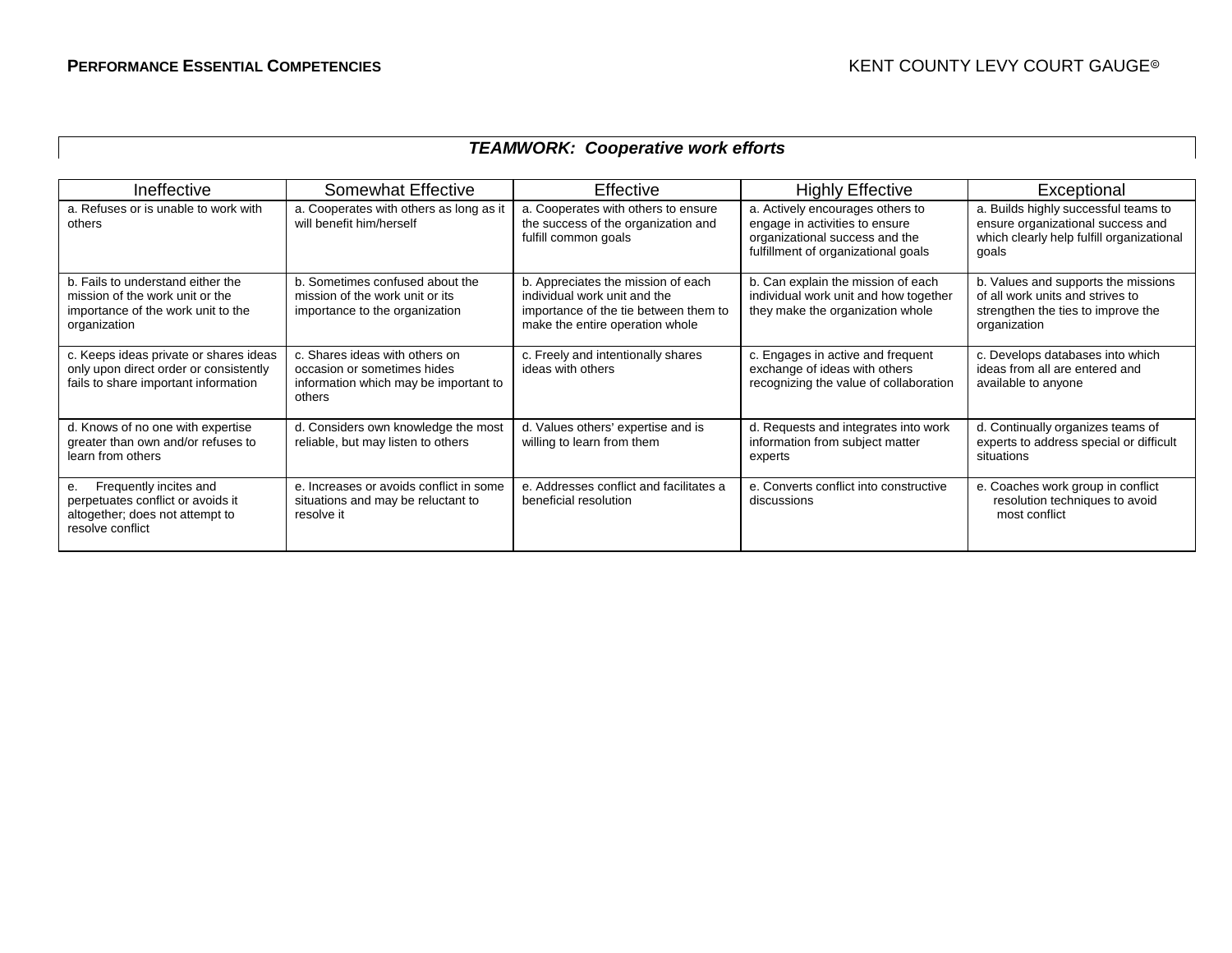# *ACCOUNTABILITY: Accepting personal responsibility for the services or products provided and the results*

| Ineffective                                                                                   | Somewhat Effective                                                                                | <b>Effective</b>                                                                                           | <b>Highly Effective</b>                                                                        | Exceptional                                                                                                                                                                 |
|-----------------------------------------------------------------------------------------------|---------------------------------------------------------------------------------------------------|------------------------------------------------------------------------------------------------------------|------------------------------------------------------------------------------------------------|-----------------------------------------------------------------------------------------------------------------------------------------------------------------------------|
| a. Frequently uses statements like<br>"That is not my job!" or "Nobody told<br>me to do that" | a. Occasionally asserts that work is<br>beyond his/her control                                    | a. Accepts personal responsibility for<br>work, whether completed or not                                   | a. Accepts personal responsibility for<br>his/her work and encourages others<br>to do the same | a. Sets an example by accepting<br>personal responsibility regardless of<br>circumstances and demands<br>accountability from others; has<br>courage to stand by convictions |
| b. Reflects a belief that results<br>achieved are random and<br>independent of effort         | b. Occasionally demonstrates doubt<br>that results should be attributed to<br>his/her work effort | b. Reflects a belief that the results<br>achieved are a direct result of<br>personal decisions and actions | b. Acts on the belief that his/her<br>decisions and actions impact results                     | b. Always performs as though his/her<br>actions can make or break the<br>organization                                                                                       |
| c. Continually blames others for<br>inability to get work done                                | c. Sometimes provides weak excuses<br>for poor work products                                      | c. Occasionally offers acceptable<br>reasons for poor work                                                 | c. Rarely attempts to justify mistakes                                                         | c. Does not offer or accept excuses<br>for failures                                                                                                                         |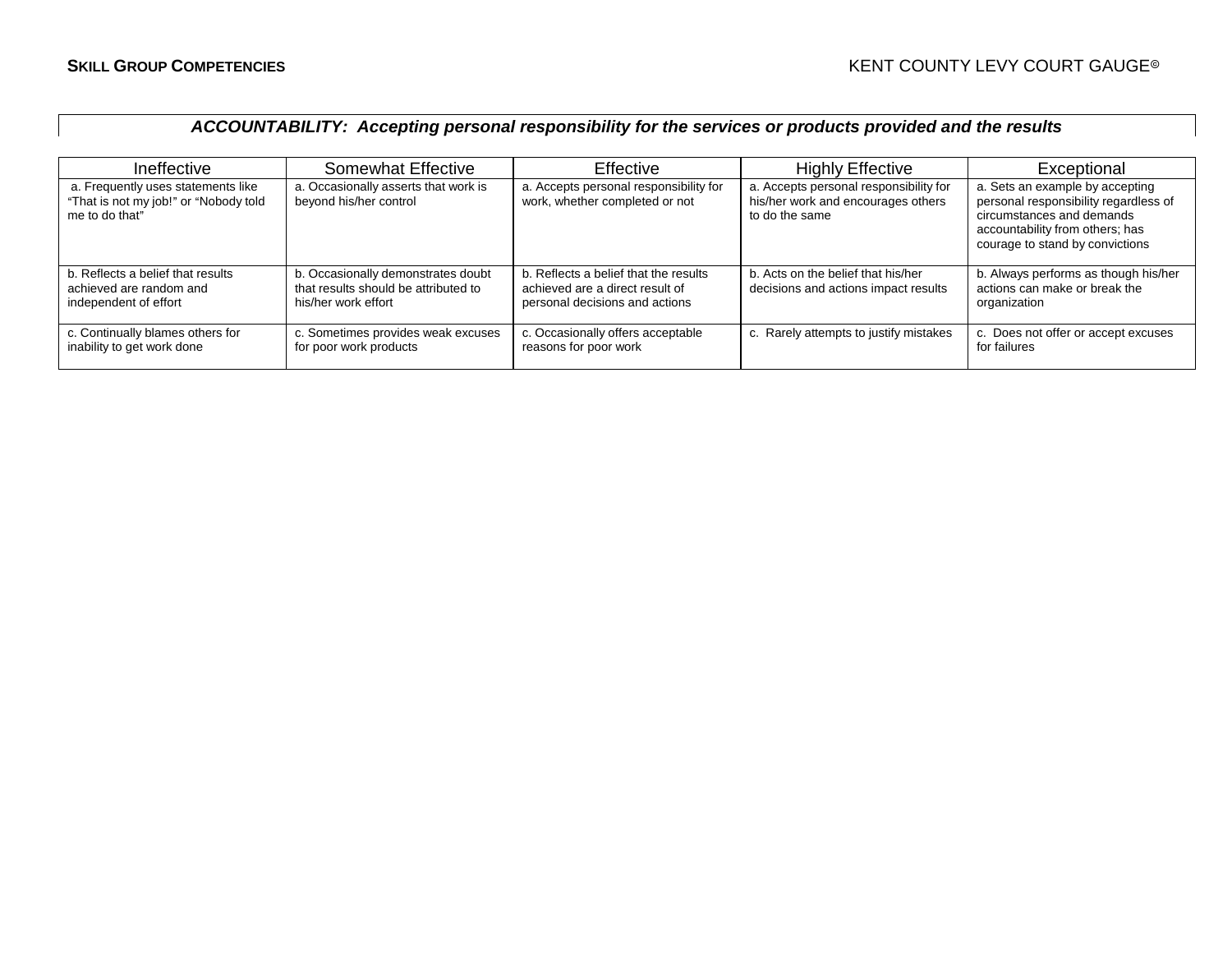### *ACHIEVEMENT ORIENTATION: Plans for success in all aspects of work*

| Ineffective                                                                               | Somewhat Effective                                                                                 | Effective                                                                      | <b>Highly Effective</b>                                                                                                   | Exceptional                                                                                                                                                           |
|-------------------------------------------------------------------------------------------|----------------------------------------------------------------------------------------------------|--------------------------------------------------------------------------------|---------------------------------------------------------------------------------------------------------------------------|-----------------------------------------------------------------------------------------------------------------------------------------------------------------------|
| a. Belittles or fails to acknowledge<br>established goals                                 | a. Willing to set reasonable goals, but<br>often fails to achieve them                             | a. Sets and meets reasonable goals                                             | a. Sets and meets challenging goals                                                                                       | a. Initiates high level individual and<br>organizational goals and provides<br>personal support to ensure his/her<br>success                                          |
| b. Fails to collect or provide<br>information for goal measurement                        | b. Has difficulty tracking or measuring<br>goals                                                   | b. Measures goal attainment regularly                                          | b. Tracks and reports goal status<br>frequently                                                                           | b. Provides continuous updates of<br>goals' status to all involved parties                                                                                            |
| c. Complains about/refuses to do<br>more work than is minimally<br>necessary              | c. Must be told when extra time and<br>effort is required                                          | c. Willingly puts in extra time and<br>effort                                  | c. Keeps self and others moving<br>forward at a rapid pace, often working<br>beyond extra time and effort<br>requirements | c. Manifests a sense of urgency<br>regarding all work objectives through<br>continual availability to perform<br>additional work with little notice and/or<br>support |
| d. Unable to recognize what<br>distinguishes excellent from poor<br>levels of performance | d. Recognizes what excellence<br>should/could be but usually falls short                           | d. Understands and sometimes<br>achieves established measures of<br>excellence | d. Creates and meets own measures<br>of excellence which exceed<br>established measures                                   | d. Meets all established measures of<br>excellence                                                                                                                    |
| e. Does not make performance<br>changes as directed                                       | e. Will change level of performance<br>only under close supervision and with<br>specific direction | e. Makes specific changes to improve<br>performance                            | e. Analyzes situation, determines<br>necessary changes and makes them<br>without any direction                            | e. Regularly reviews/solicits input on<br>performance and makes ongoing<br>adjustments to improve individual and<br>organizational performance                        |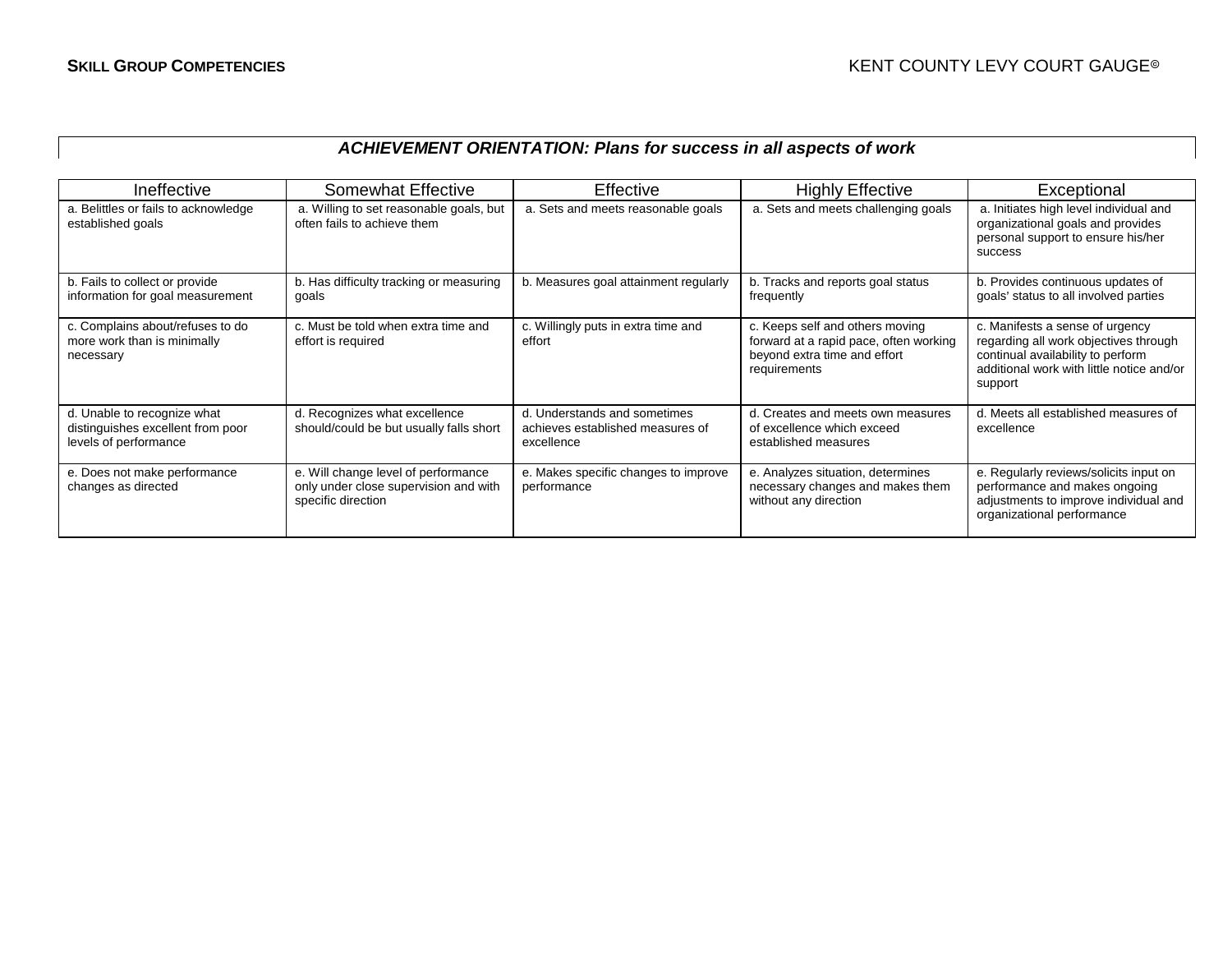### *ADAPTABILITY/FLEXIBILITY: The ability to accommodate new or changing conditions*

| Ineffective                                            | Somewhat Effective                                              | <b>Effective</b>                                                                | <b>Highly Effective</b>                                                                      | Exceptional                                                                                                |
|--------------------------------------------------------|-----------------------------------------------------------------|---------------------------------------------------------------------------------|----------------------------------------------------------------------------------------------|------------------------------------------------------------------------------------------------------------|
| a. Able to focus on only one task at a<br>time         | a. Easily distracted from work<br>assignments/activities        | a. Handles a variety of work<br>assignments/activities with few<br>difficulties | a. Handles a variety of assignments<br>and activities concurrently                           | a. Easily juggles a large number of<br>assignments and activities                                          |
| b. Avoids or attempts to undermine<br>changes          | b. Complains about necessary<br>changes                         | b. Accepts reasons for change                                                   | b. Understands and responds to<br>reasons for change                                         | b. Encourages and instructs others<br>about the benefits of change                                         |
| c. Refuses to adopt changes                            | c. Makes only those changes with<br>which they agree            | c. Adapts to changing circumstances,<br>policies and attitudes of others        | c. Adapts to changes and develops<br>job aids to assist others                               | c. Welcomes change and looks for<br>the new opportunities it provides                                      |
| d. Considers only own opinion when<br>seeking solution | d. Occasionally listens to others but<br>supports own solutions | d. Listens to others and seeks<br>solutions acceptable to all                   | d. Ensures that everyone's thoughts<br>and opinions are considered in<br>reaching a solution | d. Actively seeks input in addition to<br>recognized sources and facilitates<br>implementation of solution |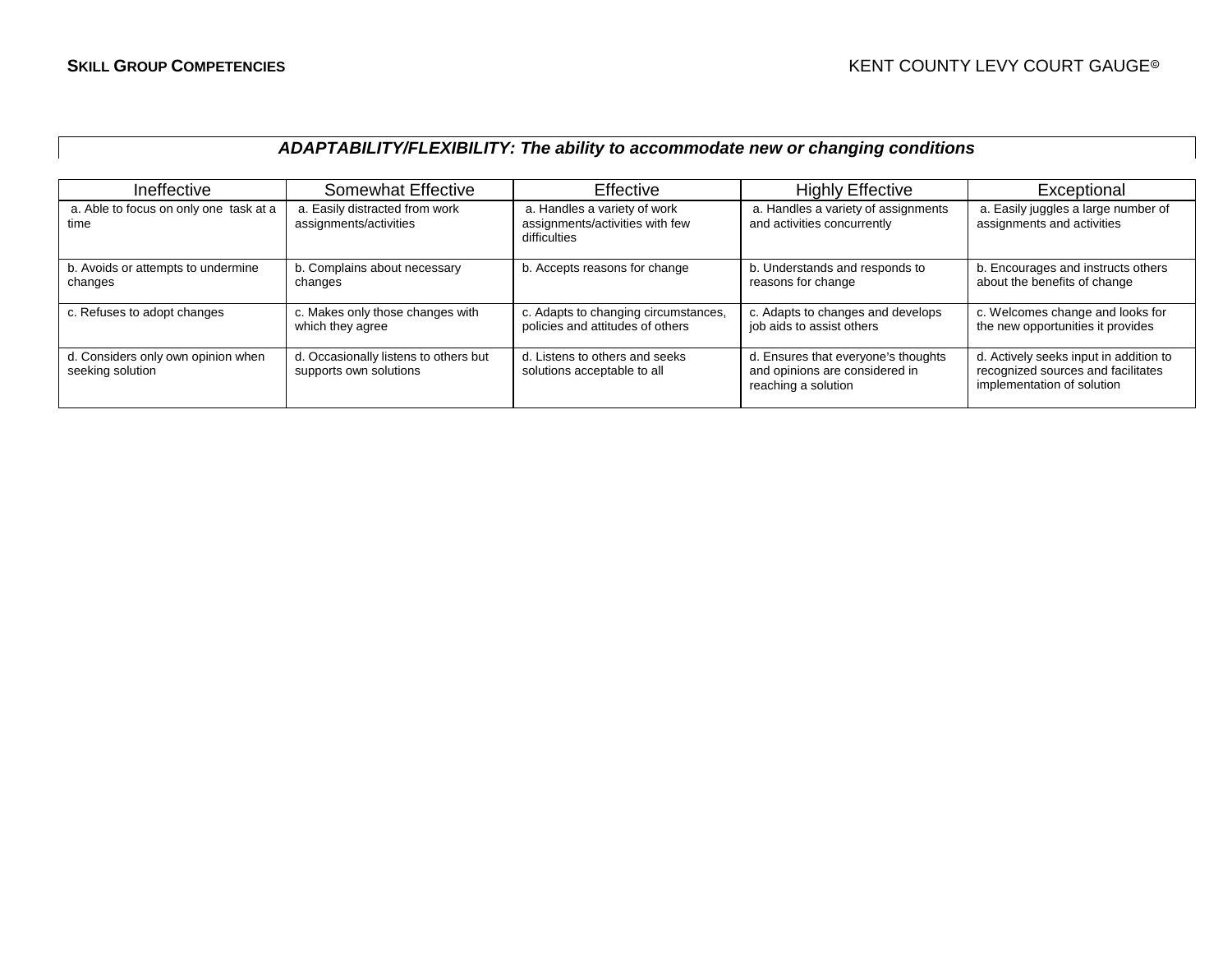# *DECISION MAKING/ JUDGEMENT: Choosing an appropriate course of action*

| Ineffective                                                                                 | Somewhat Effective                                                                                | Effective                                                                                   | <b>Highly Effective</b>                                                                       | Exceptional                                                                                                           |
|---------------------------------------------------------------------------------------------|---------------------------------------------------------------------------------------------------|---------------------------------------------------------------------------------------------|-----------------------------------------------------------------------------------------------|-----------------------------------------------------------------------------------------------------------------------|
| a. Makes decisions without gathering<br>information                                         | a. Gathers only some information<br>before considering factors                                    | a. Gathers information to ensure all<br>factors are considered                              | a. Uses a variety of analytical<br>methods to evaluate information<br>gathered                | a. Develops processes that can be<br>used to systematically analyze any set<br>of information                         |
| b. Frequently makes poor choices<br>and/or does not review available<br>information         | b. Has difficulty selecting appropriate<br>choice and/or fails to review<br>information carefully | b. Able to select appropriate choice<br>after carefully reviewing applicable<br>information | b. Prepares matrix which outlines<br>possible choices                                         | b. Thoroughly reviews options and<br>develops scenarios and simulations to<br>test options prior to making choice     |
| c. Decisions continually lack<br>forethought and may cause harm                             | c. Decisions are deficient and fail to<br>meet all needs                                          | c. Decisions are sound, acceptable<br>and are based on common sense                         | c. Decisions are astute and address<br>current and future needs                               | c. Decisions are impeccable and<br>consistently exceed organizational<br>expectations                                 |
| d. Consistently fails to gather any<br>input from others prior to<br>implementing decisions | d. Gathers little additional input prior<br>to implementing decisions                             | d. Solicits feedback and input from<br>work unit before implementing<br>decisions           | d. Solicits feedback and input across<br>organization regarding decisions and<br>their impact | d. Solicits input from subject matter<br>experts outside of the organization                                          |
| e. Does not make necessary<br>decisions                                                     | e. Procrastinates                                                                                 | e. Acts promptly when appropriate                                                           | e. Expedites decision making while<br>considering work unit needs                             | e. Continually looks ahead and<br>selects best timing for decisions given<br>organizational needs                     |
| f. Makes decision considering impact<br>only on self                                        | . Sometimes makes decisions without<br>considering impact                                         | Considers impact of decisions                                                               | f. Implements decisions so as to have<br>minimum negative impact on the<br>organization       | f. Implements decision making after<br>extensive communication and<br>personal efforts to mitigate negative<br>impact |
| g. Does not share information<br>regarding decisions with supervisor                        | g. Occasionally fails to tell supervisor<br>about important decisions                             | g. Keeps supervisor informed of<br>decisions                                                | g. Details decisions made in status<br>report to supervisor                                   | g. Lets supervisor know of all<br>decisions prior to implementation                                                   |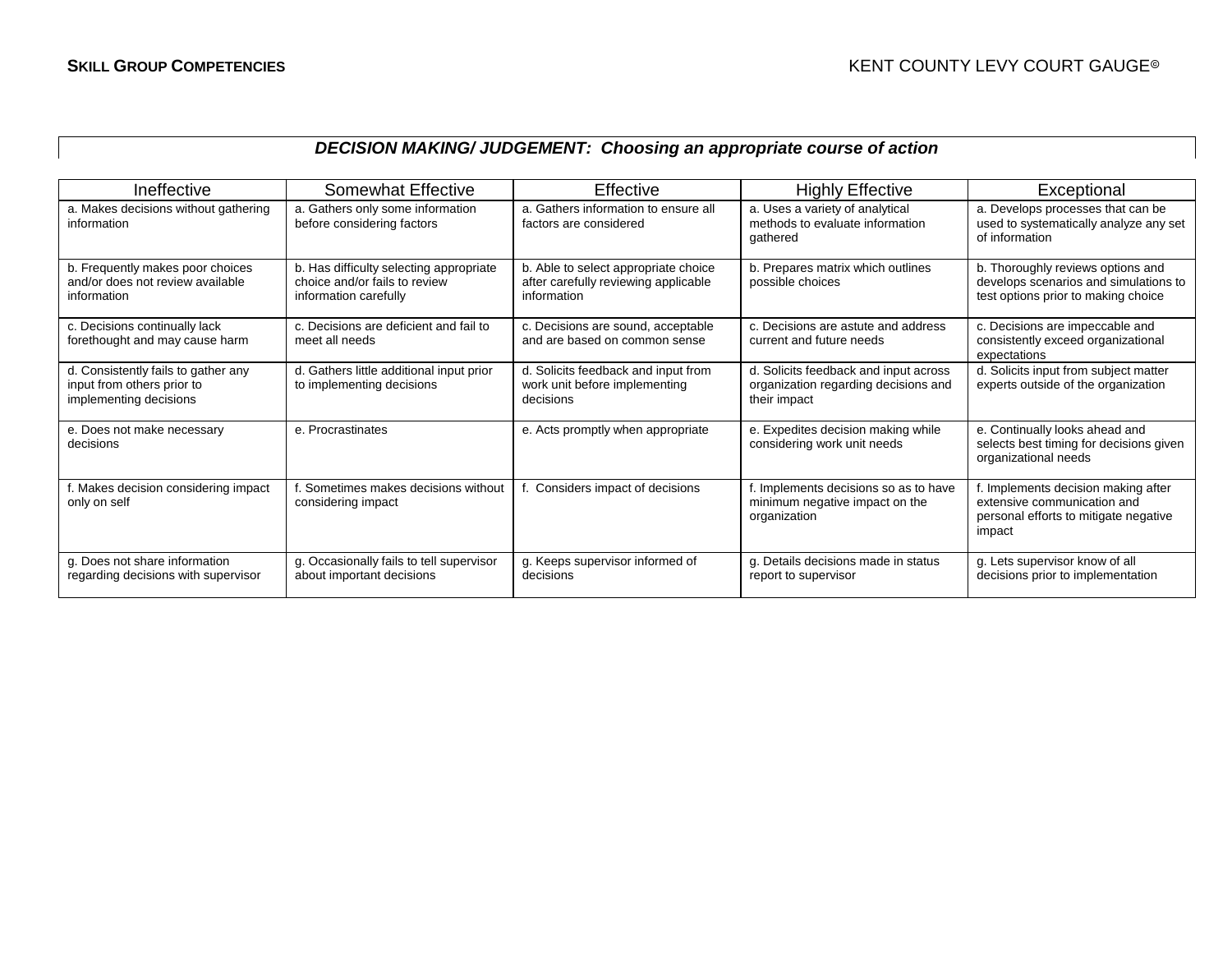# *DEVELOPMENT OF OTHERS: Evaluating and providing opportunities for growth of knowledge and skill levels*

| Ineffective                                                                       | Somewhat Effective                                                                                                                       | <b>Effective</b>                                                                                | <b>Highly Effective</b>                                                                  | Exceptional                                                                                                                        |
|-----------------------------------------------------------------------------------|------------------------------------------------------------------------------------------------------------------------------------------|-------------------------------------------------------------------------------------------------|------------------------------------------------------------------------------------------|------------------------------------------------------------------------------------------------------------------------------------|
| a. Standards of performance and<br>expectations are unclear and/or<br>nonexistent | a. May develop inappropriate<br>standards or communicate standards<br>ineffectively                                                      | a. Defines and communicates<br>standards of performance and<br>expectations                     | a. Meets frequently to review defined<br>performance standards and<br>expectations       | a. Daily communication reflects<br>continuous attention to performance<br>standards and expectations                               |
| b. Ignores developmental needs and<br>fails to reinforce strengths                | b. Occasionally addresses<br>developmental needs and may<br>comment on strengths                                                         | b. Recognizes and communicates<br>performance strengths and<br>developmental needs of employees | b. Reinforces performance strengths<br>and prepares developmental plan with<br>employee  | b. Takes every opportunity to further<br>build performance strengths and<br>improve developmental areas                            |
| c. Belittles, misguides or allows<br>employees to flounder                        | c. Occasionally provides<br>encouragement and guidance                                                                                   | c. Coaches and guides employees                                                                 | c. Provides frequent positive<br>suggestions                                             | c. Actively provides an environment of<br>total support and encouragement<br>where the employee solicits<br>constructive criticism |
| d. Neglects to consider using<br>assignments to challenge or develop              | d. Any challenging assignments are<br>characterized by very close or very<br>little supervision or assignments offer<br>little challenge | d. Provides challenging assignments<br>and opportunities for development                        | d. Increases responsibilities within<br>assignments                                      | d. Assigns work to challenge<br>employee and address developmental<br>needs simultaneously                                         |
| e. Totally unaware of employee's<br>career plans                                  | e. Rarely discusses employee's<br>career development and/or will not<br>allow employee time off to pursue<br>related activities          | e. Encourages employee career<br>development and demonstrates<br>support of related activities  | e. Assists in developing employee's<br>career plans and finding applicable<br>activities | e. Inspires employee to pursue career<br>developmental goals not previously<br>considered                                          |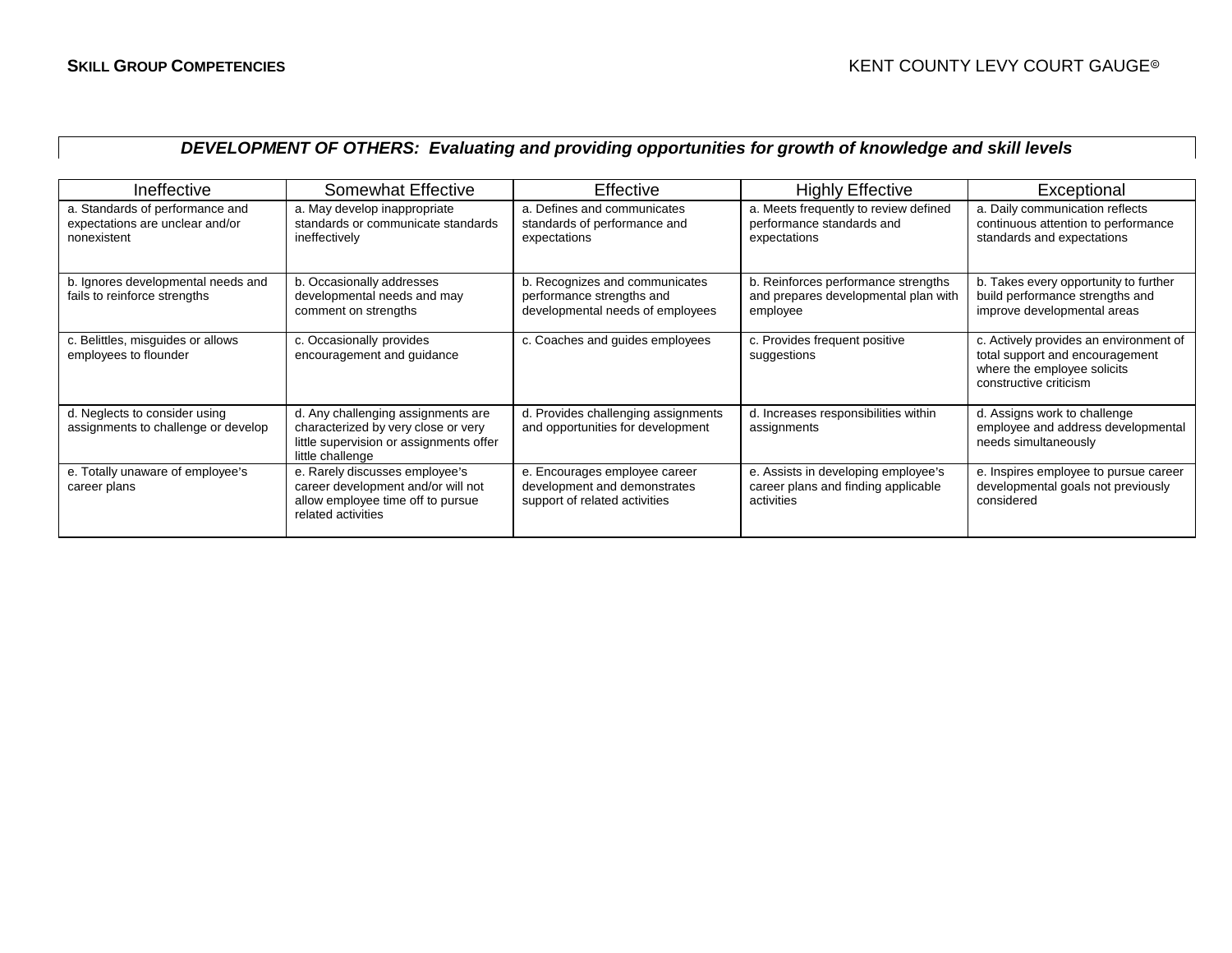#### *FISCAL RESPONSIBILITY: The level of control one maintains over County resources*

| Ineffective                                                                                           | <b>Somewhat Effective</b>                                                                                                                                                    | Effective                                                                                    | <b>Highly Effective</b>                                                                                                                  | Exceptional                                                                                                                                                              |
|-------------------------------------------------------------------------------------------------------|------------------------------------------------------------------------------------------------------------------------------------------------------------------------------|----------------------------------------------------------------------------------------------|------------------------------------------------------------------------------------------------------------------------------------------|--------------------------------------------------------------------------------------------------------------------------------------------------------------------------|
| a. Ignorant about the County's<br>budgetary process                                                   | a. Occasionally appears misinformed<br>about budget process                                                                                                                  | a. Demonstrates an understanding of<br>the County's budgetary process                        | a. Always follows budgetary process<br>and tracks information in a manner<br>which facilitates urgent changes                            | a. Knows and applies budget process<br>accurately and without questions or<br>delays                                                                                     |
| b. Fails to record and track<br>expenditures                                                          | b. Inaccurately records and/or fails to<br>keep up with expenditures                                                                                                         | b. Monitors expenditures on a regular<br>basis                                               | b. Tracks expenditures, forecasts<br>projections and maintains an<br>on-target budget                                                    | b. Participates in multi-year<br>forecasting to ensure logical and<br>appropriate requests over time                                                                     |
| c. Consistently inflates or<br>underestimates budgetary needs                                         | c. Sometimes ignores organizational<br>constraints and/or fails to accurately<br>target budget projections                                                                   | c. Controls operating costs by<br>effectively using staff and/or<br>resources                | c. Demonstrates creativity and<br>willingness in stretching resources<br>and ensures that operating costs are<br>never compromised       | c. Maximizes use of staff and<br>resources such that money is given<br>back at end of budget period or more<br>is accomplished with available money                      |
| d. Staff is uninformed about budgetary<br>matters                                                     | d. Fails to fully explain budgetary<br>priorities to staff                                                                                                                   | d. Recognizes organizational<br>constraints and develops realistic<br>budget and projections | d. Always works within organizational<br>constraints to develop a thorough<br>budget with consistently accurate<br>projections           | d. Recognizes organizational<br>constraints and develops a budget<br>that prioritizes and ranks items for<br>ease in aligning department<br>objectives with County goals |
| e. Frequently spends more than<br>budgeted or is inflexible in spending<br>and reallocating resources | Struggles to control operating costs<br>and sometimes demands that work<br>unit priorities be placed ahead of<br>organizational priorities in allocating<br>scarce resources | e. Communicates budgetary priorities<br>to staff                                             | e. Involves staff in all budget matters<br>such that each staff member can<br>make informed decisions about<br>operations and activities | e. Solicits ideas from all staff in order<br>to maximize efficiency                                                                                                      |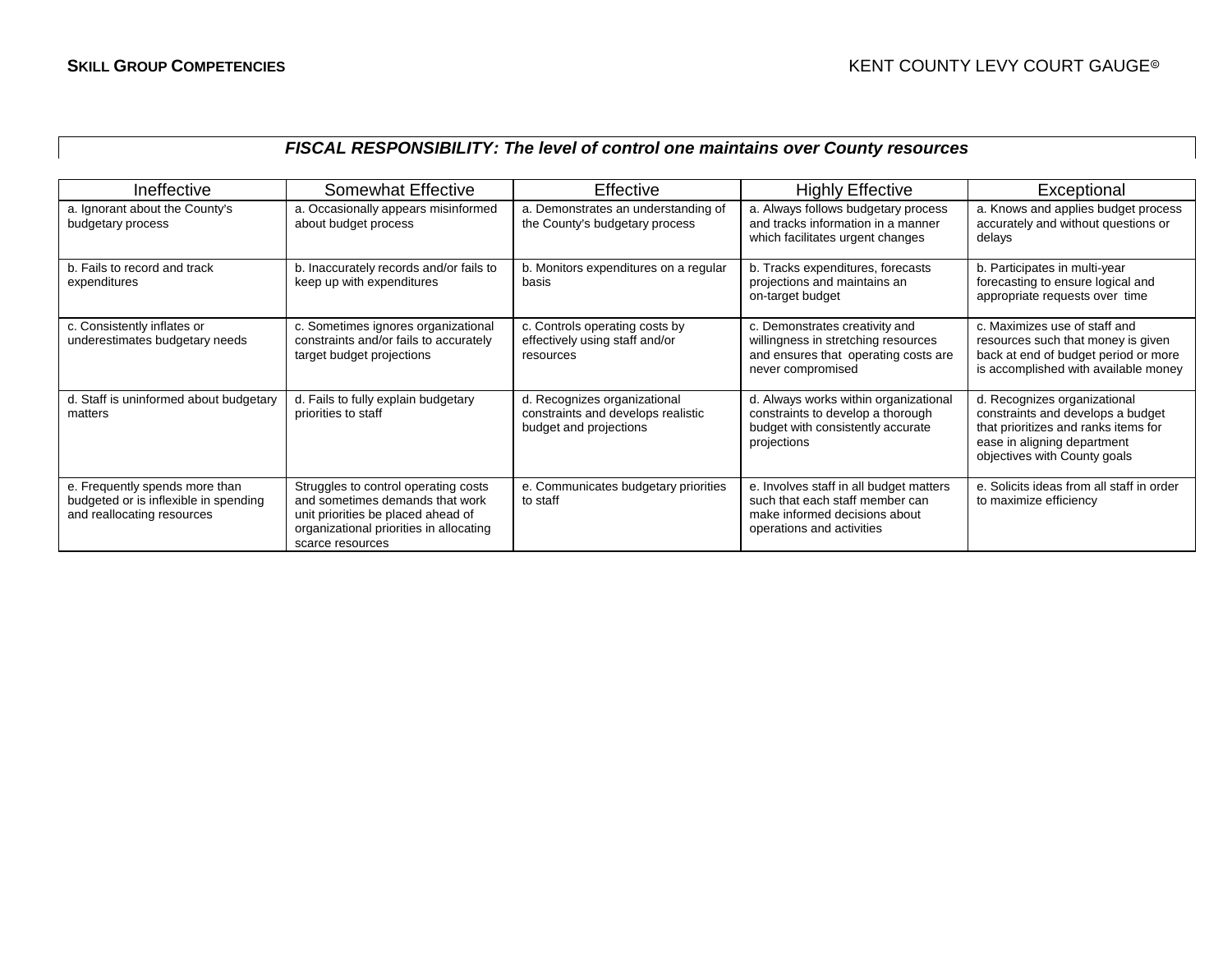### *IMPACT/INFLUENCE: How one affects the activities and operations of the County*

| Ineffective                                                                               | <b>Somewhat Effective</b>                                              | Effective                                                                                            | <b>Highly Effective</b>                                                                           | Exceptional                                                                                                                           |
|-------------------------------------------------------------------------------------------|------------------------------------------------------------------------|------------------------------------------------------------------------------------------------------|---------------------------------------------------------------------------------------------------|---------------------------------------------------------------------------------------------------------------------------------------|
| a. Ideas and opinions are generally<br>unimportant to co-workers                          | a. Ideas and opinions on a few<br>subjects are sought out by others    | a. Ideas and opinions are sought by<br>others in the organization                                    | a. Ideas and opinions are sought by<br>individuals outside the organization                       | a. Has had ideas and opinions<br>published                                                                                            |
| b. Is unable to persuade others to<br>listen to his/her point of view                     | b. Can occasionally persuade others<br>to accept his/her point of view | b. Can usually persuade others to<br>accept his/her point of view                                    | b. Presents ideas and opinions in a<br>manner which leaves few if any other<br>reasonable choices | b. Acceptability of his/her point of view<br>is unquestioned                                                                          |
| c. Has no idea how to present ideas to<br>others to increase probability of<br>acceptance | c. Presents ideas and proposals<br>ineffectively                       | c. Is adept at planning and staffing<br>ideas and proposals to increase<br>probability of acceptance | c. Maximizes acceptance of ideas and<br>proposals through careful planning<br>and solid staffing  | c. Acceptance of ideas and proposals<br>is supported throughout the<br>organization due to high credibility<br>and confidence in work |
| d. No one is interested in helping<br>him/her succeed                                     | d. A small circle of friends support<br>efforts to succeed             | d. Develops a wide network of<br>individuals who agree that success is<br>imminent                   | d. Develops a wide network of<br>individuals actively helping him/her<br>succeed                  | d. Viewed by individuals at very high<br>levels in the organization as a<br><b>SUCCESS</b>                                            |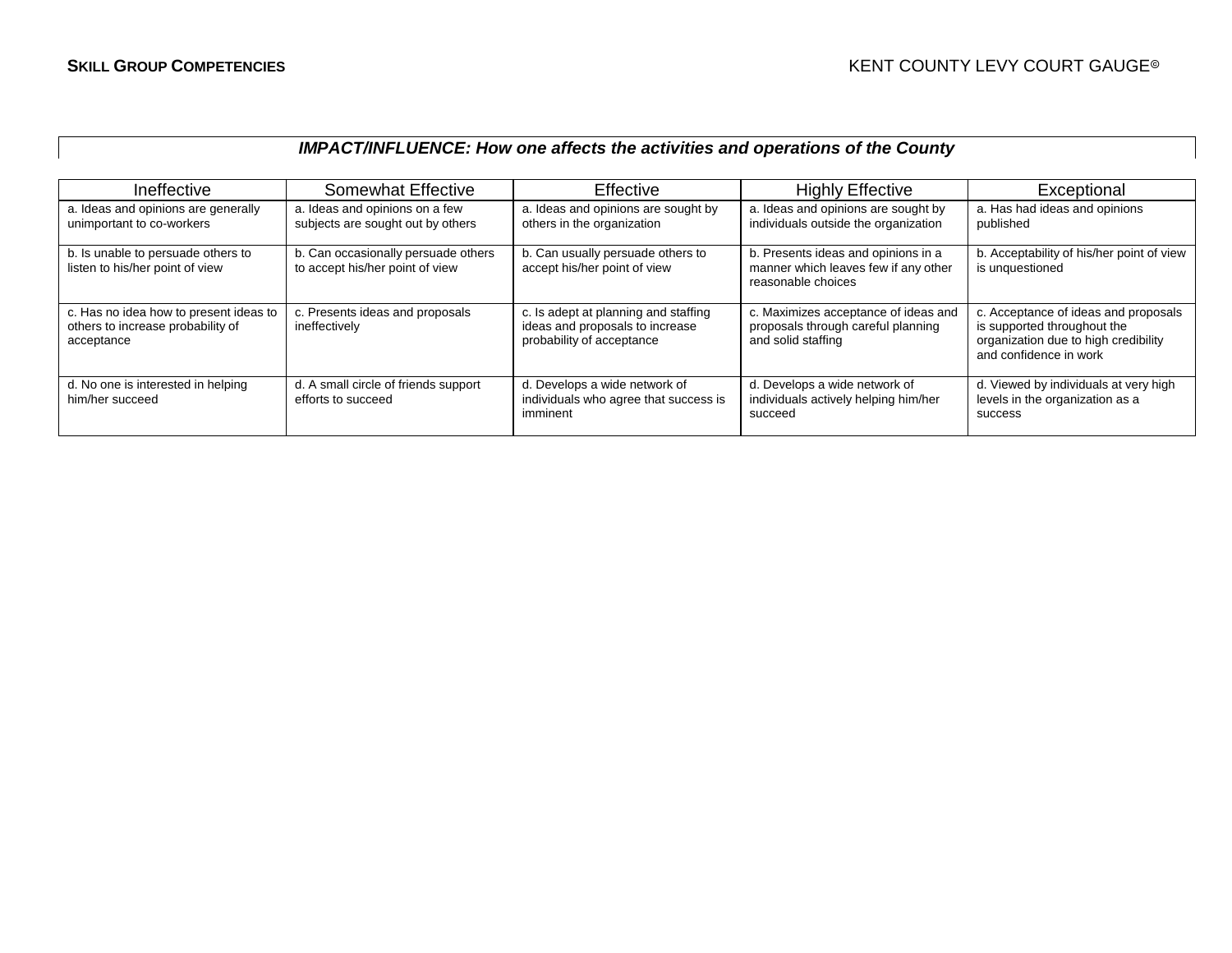#### *INNOVATION: Orientation toward new or unexplored work methods, materials or equipment*

| Ineffective                                                     | <b>Somewhat Effective</b>                                         | Effective                                                              | <b>Highly Effective</b>                                                          | Exceptional                                                                                            |
|-----------------------------------------------------------------|-------------------------------------------------------------------|------------------------------------------------------------------------|----------------------------------------------------------------------------------|--------------------------------------------------------------------------------------------------------|
| a. Content to leave work processes as<br>they are               | a. Applies industry trends if<br>recommended by supervisor        | a. Recognizes and applies<br>progressive industry trends               | a. Researches trends to discover and<br>implement progressive work<br>approaches | a. Develops progressive industry<br>trends                                                             |
| b. Avoids or fails to recognize risks in<br>all aspects of work | b. Knows risks associated with most<br>actions, rarely takes them | b. Evaluates possible risks and<br>engages in conservative risk-taking | b. Fully understands risk and<br>maximizes performance through<br>occasional use | b. Takes calculated risks to reach<br>challenging goals or improve<br>performance                      |
| c. Uses County resources as they<br>have always been used       | c. Attempts to be conservative in use<br>of County resources      | c. Looks for better ways to use County<br>resources                    | c. Conserves County resources while<br>providing high quality services           | c. Aggressively evaluates the use of<br>and creatively, yet effectively,<br>allocates County resources |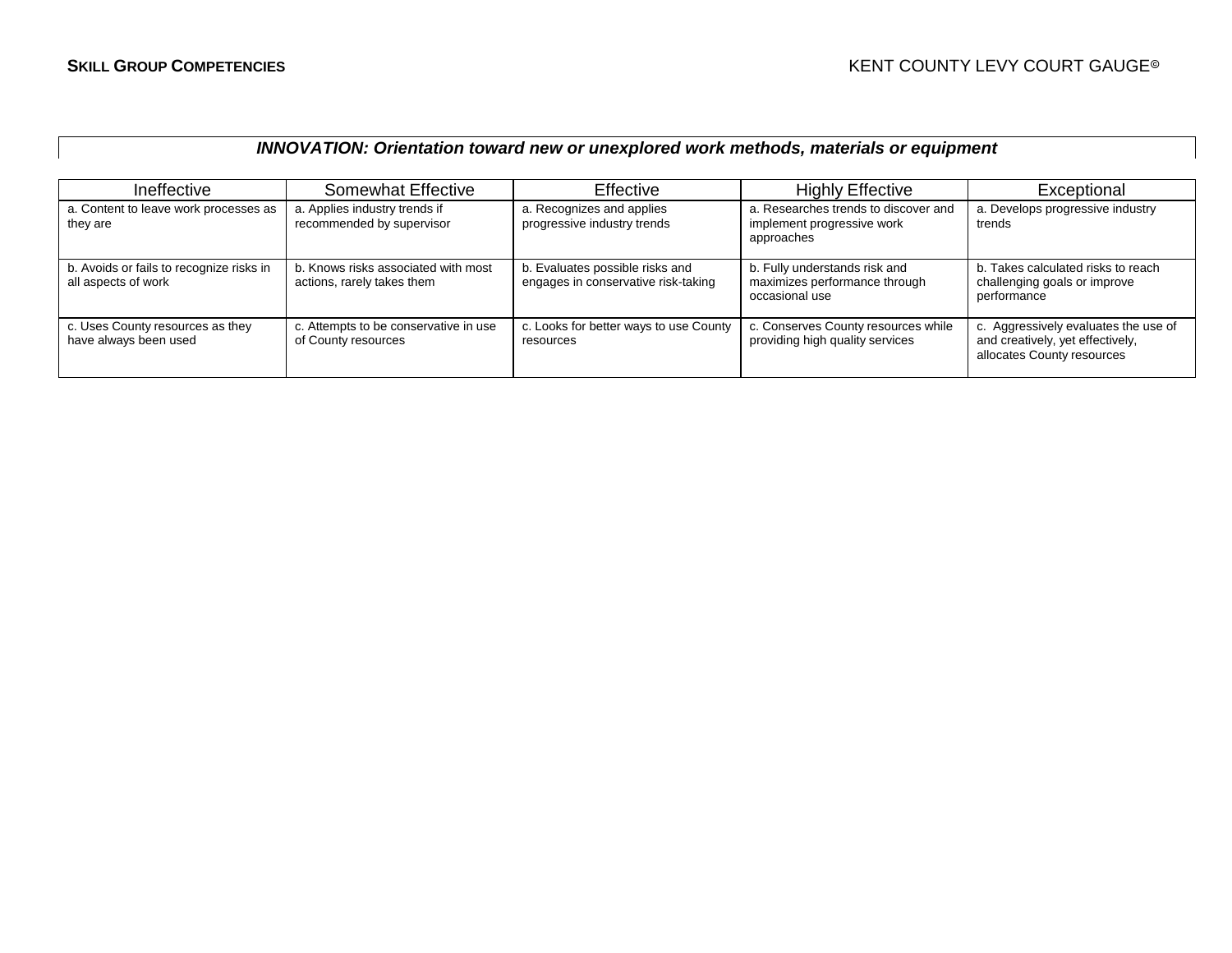#### **SKILL GROUP COMPETENCIES SKILL GROUP COURT GAUGE®**

| MANAGEMENT AND SUPERVISION: Guidance and direction to facilitate accomplishment of organizational work through employees |                                                                                                |                                                                                          |                                                                                                                                     |                                                                                                                                 |  |
|--------------------------------------------------------------------------------------------------------------------------|------------------------------------------------------------------------------------------------|------------------------------------------------------------------------------------------|-------------------------------------------------------------------------------------------------------------------------------------|---------------------------------------------------------------------------------------------------------------------------------|--|
| Ineffective                                                                                                              | <b>Somewhat Effective</b>                                                                      | Effective                                                                                | <b>Highly Effective</b>                                                                                                             | Exceptional                                                                                                                     |  |
| a. Does not communicate<br>expectations                                                                                  | a. Communicates some expectations,<br>but not others                                           | a. Communicates clear expectations                                                       | a. Ensures employees are never<br>confused about what is expected                                                                   | a. Communicates clear expectations<br>and provides continual direction about<br>how to fulfill them                             |  |
| b. Makes all decisions him/herself                                                                                       | b. Is uncomfortable about delegating<br>tasks, especially important ones                       | b. Clearly delegates routine tasks and<br>decisions                                      | b. Comfortably delegates important<br>and sensitive tasks and decisions                                                             | b. Enjoys delegating most important<br>tasks and decisions to watch<br>employees grow                                           |  |
| c. Selects weak subordinates who are<br>unlikely to have the ability to<br>eventually replace him/her                    | c. Hires adequate subordinates                                                                 | c. Hires the best people available and<br>is not afraid to select strong<br>subordinates | c. Hires the best people available and<br>trains them to step up during brief<br>absences                                           | c. Grooms subordinates to eventually<br>replace him/her                                                                         |  |
| d. Unable to distinguish what<br>motivates a subordinate                                                                 | d. Understands what motivation is and<br>occasionally knows what motivates an<br>individual    | d. Understands how individual<br>motivations differ                                      | d. Routinely explores motivations of<br>employees                                                                                   | d. Knows what motivates each<br>employee and applies it to benefit the<br>organization                                          |  |
| e. Employees rarely coached or<br>disciplined concerning mistakes or<br>missed deadlines                                 | e. Holds some employees<br>accountable or is lax in taking<br>corrective action when necessary | e. Holds employees accountable and<br>takes corrective action when<br>necessary          | e. Reinforces consequences of<br>positive and negative employee<br>actions                                                          | e. Allows total independence and<br>permits the employee to take full<br>credit and responsibility regardless of<br>the outcome |  |
| f. Employees who work hard and<br>produce outstanding results are<br>treated in the same manner as those<br>who don't    | f. Sometimes lets effort, hard work or<br>results go unnoticed                                 | f. Provides recognition for effort, hard<br>work and results                             | f. Rewards effort, hard work and<br>results                                                                                         | f. Employees' effort and hard work<br>result in incredible returns, including<br>opportunity for growth and<br>progression      |  |
| g. Feedback to employees is virtually<br>nonexistent                                                                     | g. Feedback is provided sporadically,<br>in an abrupt or untimely way                          | g. Provides constructive feedback to<br>employees                                        | g. Takes every opportunity to provide<br>valuable and timely feedback to<br>employees                                               | g. Provides exceptional feedback -<br>leaves no questions in the employee's<br>mind                                             |  |
| h. Provides no direction for the work<br>group                                                                           | h. Sometimes fails to provide a clear<br>sense of direction for the work group                 | h. Provides a clear sense of direction<br>for the work group                             | h. Conducts regular staff meetings to<br>update work group direction and<br>status                                                  | h. Work group always knows exactly<br>what its direction and progress is                                                        |  |
| i. Employees see no relation of their<br>work to that of the department or<br>County                                     | i. Helps employees understand their<br>role in the department                                  | i. Helps employees understand their<br>role in the organization                          | i. Helps the employee understand<br>organizational operations and the<br>significance of their contributions                        | i. Arranges opportunities and<br>experiences so that employees can<br>broaden their knowledge of the<br>County                  |  |
| j. Discourages employees from<br>voicing problems and concerns                                                           | . Sometimes gives the impression of<br>being unapproachable with<br>problems/concerns          | j. Approachable with problems and<br>concerns; makes appropriate referrals               | Encourages employees to come<br>forward with any problems and<br>concerns                                                           | j. Is watchful for employees who<br>appear to be having problems or<br>concerns and proactively encourages<br>them to seek help |  |
| k. Provides staff with few resources or<br>authority to accomplish goals                                                 | k. Gives staff some resources and<br>authority to accomplish goals                             | k. Gives staff adequate resources and<br>authority to accomplish goals                   | k. Communicates regularly with staff<br>to determine additional resources and<br>authority required to maximize goal<br>achievement | k. Staff never lacks resources or<br>authority to accomplish goals                                                              |  |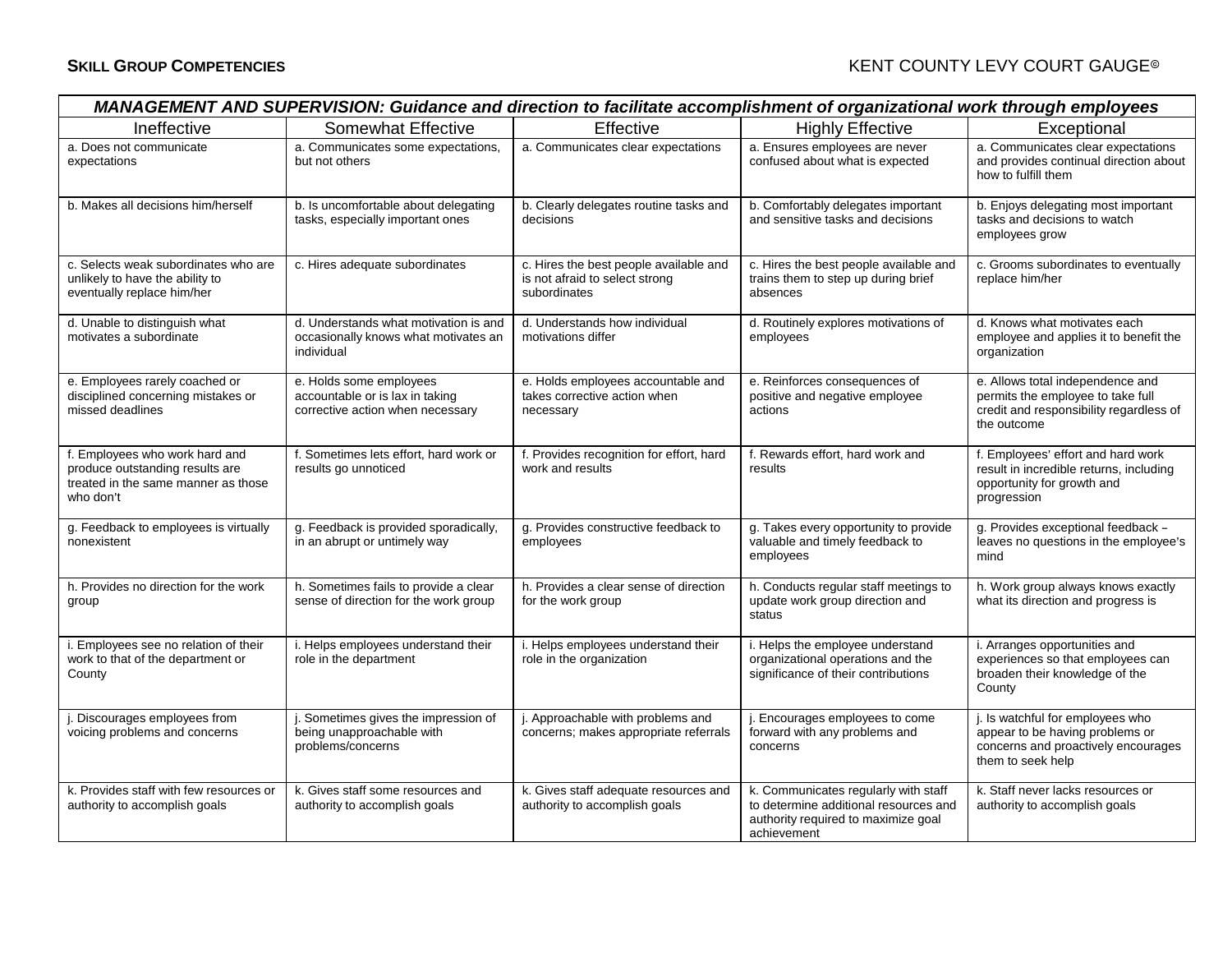| <b>ORGANIZATIONAL/INDUSTRY KNOWLEDGE: Understanding the role of</b><br>municipal government and the particulars of assigned functional area |                                                                                                                             |                                                                                              |                                                                                                          |                                                                                                                                                                |  |  |  |
|---------------------------------------------------------------------------------------------------------------------------------------------|-----------------------------------------------------------------------------------------------------------------------------|----------------------------------------------------------------------------------------------|----------------------------------------------------------------------------------------------------------|----------------------------------------------------------------------------------------------------------------------------------------------------------------|--|--|--|
| Ineffective                                                                                                                                 | <b>Somewhat Effective</b><br>Exceptional<br>Effective<br><b>Highly Effective</b>                                            |                                                                                              |                                                                                                          |                                                                                                                                                                |  |  |  |
| a. Does not know or appear to care<br>about the role of municipal<br>government                                                             | a. Knows role of municipal<br>government primarily in functional<br>area, but not overall                                   | a. Recognizes the role of local<br>government in the community and<br>behaves accordingly    | a. Plans and participates in work<br>initiatives which have high public<br>value                         | a. Understands the purpose of all<br>public councils and boards and<br>ensures that functional initiatives are<br>complementary or supportive of each          |  |  |  |
| b. Work results are negatively<br>impacted because employee lacks an<br>understanding of the organizational<br>culture                      | b. Understanding of culture may or<br>may not be accurate, but work is often<br>counter to it                               | b. Understands the organizational<br>culture and performs work in a<br>complementary fashion | b. Knows the organizational culture<br>and uses it skillfully to advance<br>functional initiatives       | b. Uses knowledge of organizational<br>culture to inspire positive change at<br>department and organization-wide<br>levels                                     |  |  |  |
| c. Does not fully understand the<br>structure or services of the<br>organization or department                                              | c. Knows own functional area well, but<br>is unsure about the structure and<br>services from other<br>departments/divisions | c. Can accurately explain the<br>organization's structure and major<br>products/services     | c. Can explain in detail the<br>organizational structure and most<br>products and services               | c. Knows all functions, products and<br>services and can refer anyone to the<br>appropriate work unit for assistance                                           |  |  |  |
| d. Constantly using inappropriate<br>channels to accomplish work                                                                            | d. Has been known to not follow the<br>chain of command                                                                     | d. Generally uses appropriate<br>channels to accomplish work                                 | d. Gets work done through formal<br>channels and informal networks                                       | d. Educates and reinforces business<br>needs of function such that others<br>consistently adhere to functional<br>objectives while accomplishing their<br>work |  |  |  |
| e. Does not try to understand policies,<br>practices or procedures or why they<br>are important                                             | e. Knows and understands many, but<br>not all, of the departmental policies,<br>practices and procedures                    | e. Knows and understands County<br>policies that affect the department                       | e. Understands and can explain the<br>origins and reasoning behind policies,<br>practices and procedures | e. Consistently seeks advice<br>regarding policies, practices and<br>procedures and works to further the<br>County's objectives in that regard                 |  |  |  |
| f. Works against and refuses to<br>accept political realities or aligns<br>him/herself with a political figure                              | f. Has been known to involve<br>himself/herself in politics in an<br>inappropriate fashion                                  | f. Understands, accepts and<br>communicates political realities and<br>implications          | f. Works to further the business<br>objectives of the County within the<br>existing political context    | f. Builds business initiatives which are<br>compelling enough to positively<br>influence and change political<br>implications                                  |  |  |  |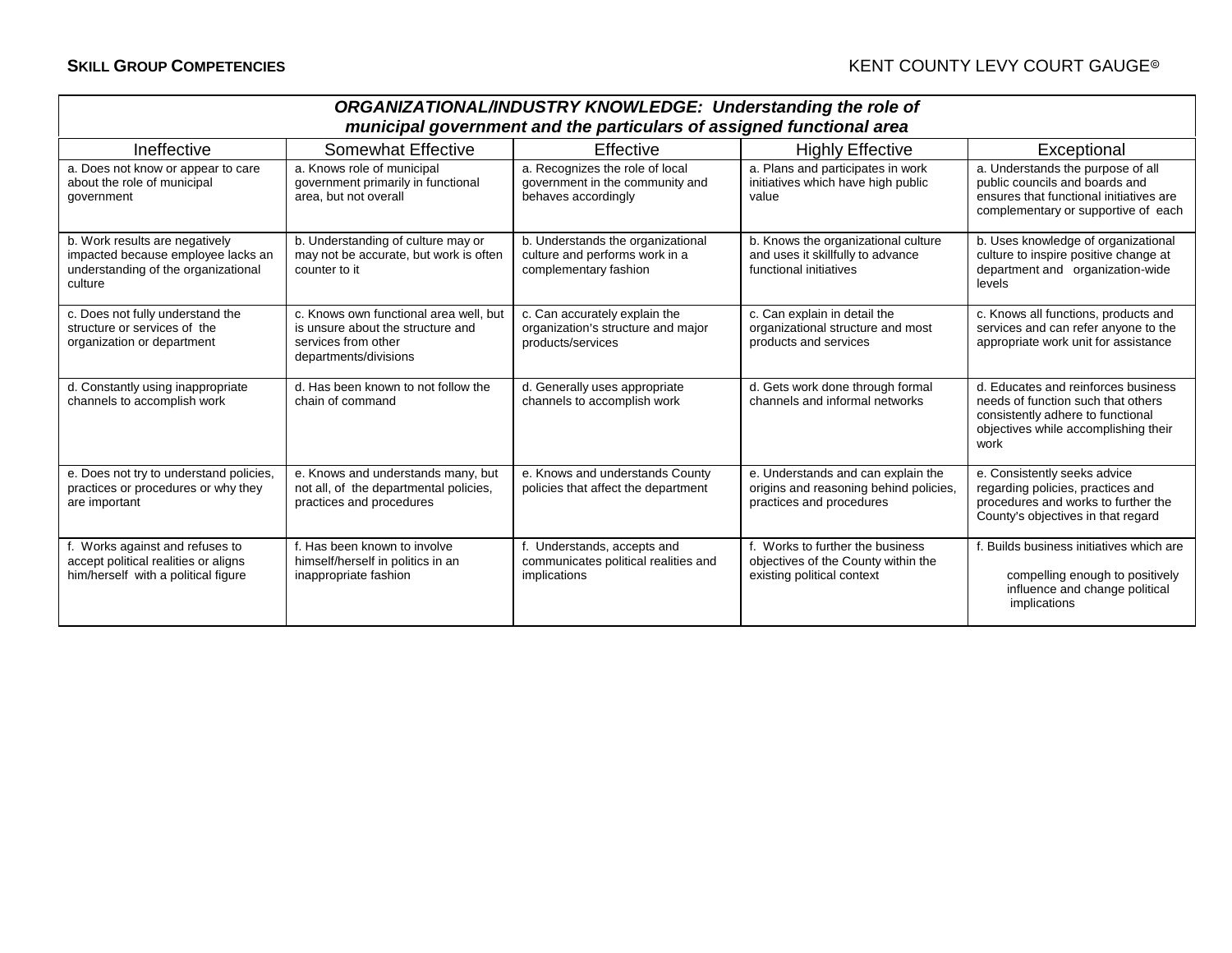| PLANNING/ORGANIZING: A forward focus, resulting in scheduling work, setting goals,<br>anticipating and preparing for future assignments and establishing priorities |                                                                                                                                          |                                                                                                  |                                                                                                                        |                                                                                                                                               |  |
|---------------------------------------------------------------------------------------------------------------------------------------------------------------------|------------------------------------------------------------------------------------------------------------------------------------------|--------------------------------------------------------------------------------------------------|------------------------------------------------------------------------------------------------------------------------|-----------------------------------------------------------------------------------------------------------------------------------------------|--|
| Ineffective                                                                                                                                                         | <b>Somewhat Effective</b>                                                                                                                | Effective                                                                                        | <b>Highly Effective</b>                                                                                                | Exceptional                                                                                                                                   |  |
| a. Jumps into work with little regard<br>for priorities or schedules                                                                                                | a. Is able to develop a simple<br>schedule of activities with some<br>priorities determined                                              | a. Determines priorities, schedules<br>activities, and initiates appropriate<br>course of action | a. Schedules and priorities are<br>completed several weeks in advance<br>of initiating appropriate course of<br>action | a. Keeps a detailed diary on all<br>projects, and schedules and priorities<br>are updated daily                                               |  |
| b. Allows problems to come up<br>unexpectedly with no contingency<br>plans to address them                                                                          | b. Sometimes fails to anticipate<br>problems or develop contingency<br>plans                                                             | b. Anticipates problems in reaching<br>desired results and develops<br>contingency plans         | b. Develops extensive contingency<br>plans automatically for all projects                                              | b. Forecasts proposed project impact<br>on work unit, departmental and<br>County activities and ensures all<br>negative impacts are addressed |  |
| c. Individual plans are independent of<br>department and County objectives                                                                                          | c. Although there is a relationship<br>between individual plans and<br>department and County objectives,<br>they are not closely aligned | c. Generally aligns individual plans<br>with department and County<br>objectives                 | c. Carefully analyzes department and<br>County objectives to ensure individual<br>plans complement and further them    | c. Continually compares individual<br>plans against department and County<br>objectives to seek productivity<br>improvements                  |  |
| d. Has no short or long range<br>performance plans                                                                                                                  | d. Develops short range, but not long<br>range performance plans                                                                         | d. Develops and balances short and<br>long range performance plans                               | d. Short and long range performance<br>plans are proportionate and reflect<br>up-to-date changes                       | d. Has researched all implications of<br>short and long range performance<br>plans and ensures implementation<br>goes smoothly                |  |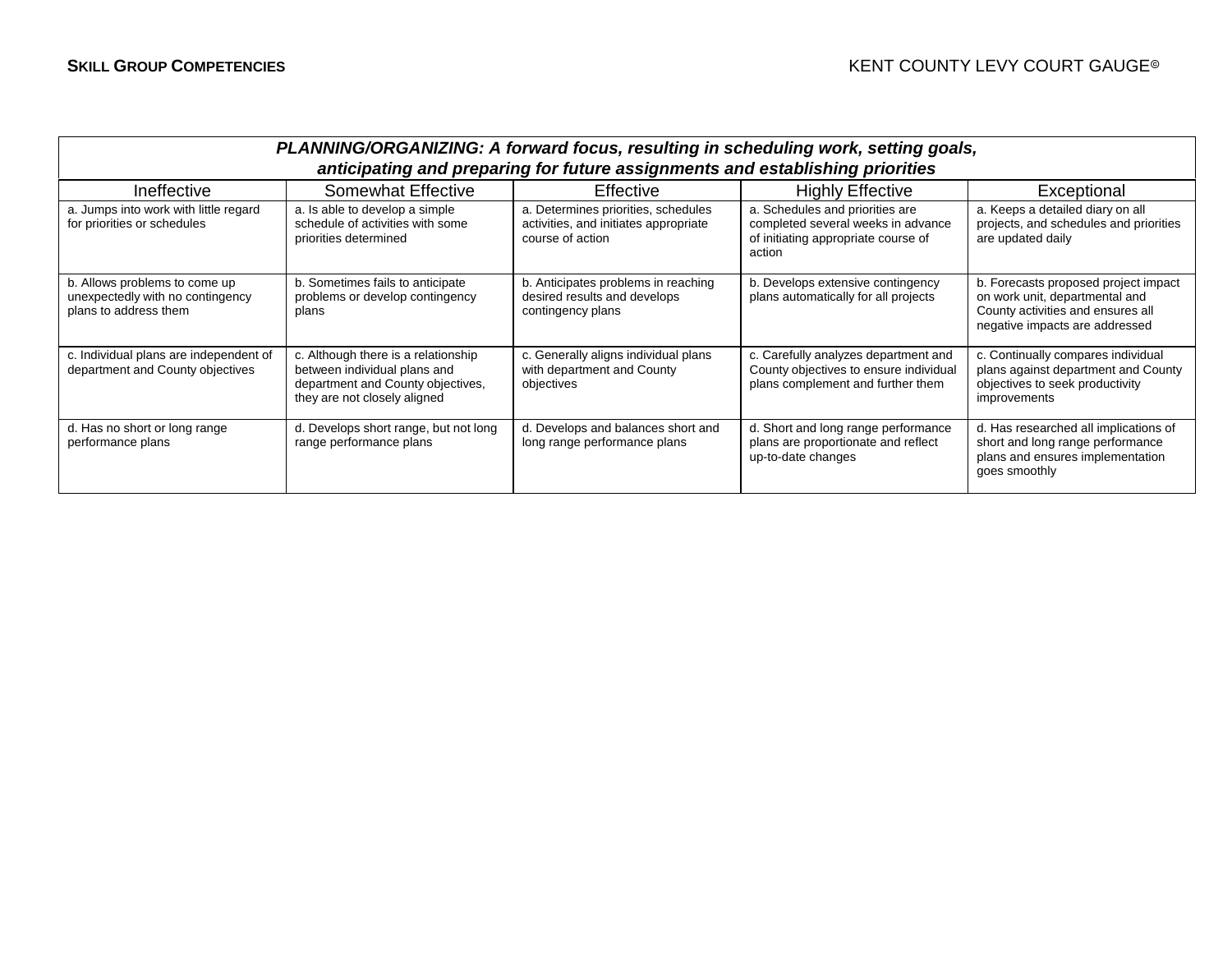### *PROBLEM SOLVING: Able to resolve difficulties and address issues impacting County operations*

| Ineffective                                                                                                                             | Somewhat Effective                                                                                                    | <b>Effective</b>                                                                               | <b>Highly Effective</b>                                                                                 | Exceptional                                                                                                                                |
|-----------------------------------------------------------------------------------------------------------------------------------------|-----------------------------------------------------------------------------------------------------------------------|------------------------------------------------------------------------------------------------|---------------------------------------------------------------------------------------------------------|--------------------------------------------------------------------------------------------------------------------------------------------|
| a. Does not try to solve problems;<br>complains about factors contributing<br>to problems                                               | a. Attempts to solve problems without<br>complete review                                                              | a. Reviews all aspects of problems<br>including resources and deadlines                        | a. Understands all aspects of<br>problems and their organizational<br>impacts                           | a. Consistently evaluates all potential<br>solutions and selects best option                                                               |
| b. Only supports options which meet<br>his/her own needs                                                                                | b. Has difficulty developing solutions<br>that meet the needs of others                                               | b. Usually able to compromise to<br>achieve acceptable solutions for all<br>parties            | b. Always able to compromise; often<br>develops solutions that meet the<br>needs of others              | b. Proposes a variety of<br>solutions/approaches that meet the<br>needs of all involved                                                    |
| c. Jumps to conclusions without taking<br>the time to consider the available<br>information or does not acknowledge<br>a problem exists | c. Attempts to analyze available<br>information but unable to select a<br>satisfactory approach in a timely<br>manner | c. Analyzes available information and<br>chooses a satisfactory approach in a<br>timely manner | c. Researches and analyzes all<br>aspects of the problem and quickly<br>develops an insightful solution | c. Quickly grasps the critical aspects<br>of a problem after a thorough analysis<br>resulting in an innovative solution<br>embraced by all |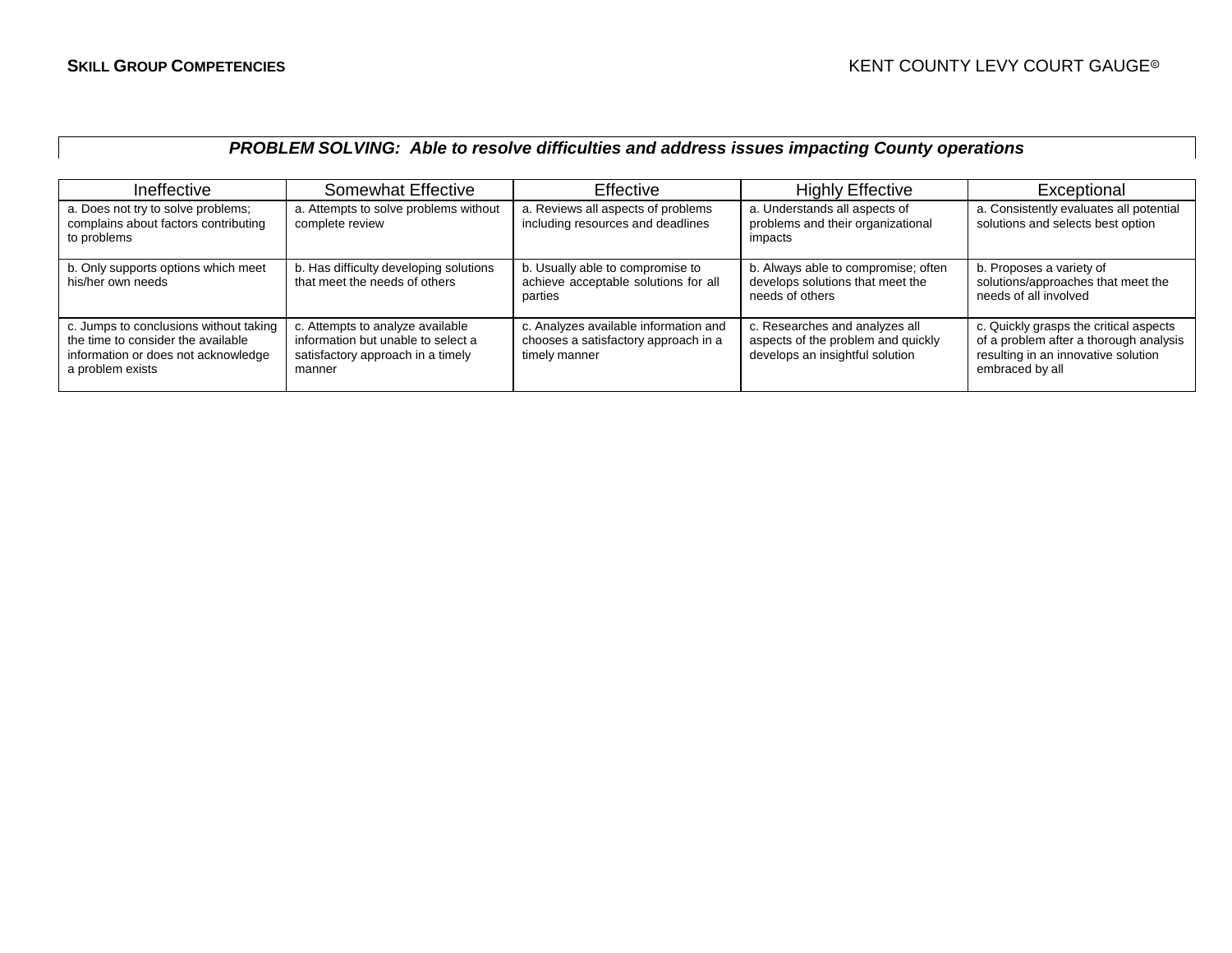# *QUANTITY OF WORK: Amount of work produced or accomplished*

| Ineffective                                                                                                       | Somewhat Effective                                                   | Effective                                                 | <b>Highly Effective</b>                                                     | Exceptional                                                                            |
|-------------------------------------------------------------------------------------------------------------------|----------------------------------------------------------------------|-----------------------------------------------------------|-----------------------------------------------------------------------------|----------------------------------------------------------------------------------------|
| a. Continually fails to produce the<br>established standard of work, even<br>after constant training and coaching | a. Occasionally fails to produce the<br>established standard of work | a. Regularly produces the established<br>standard of work | a. Takes action to improve<br>department productivity on a regular<br>basis | a. Operates at a level that will<br>eventually establish a new standard of<br>work     |
| b. Unable to maintain expected output<br>even without a changing workload                                         | b. A changing workload results in<br>confusion or decreased output   | b. Able to effectively respond to<br>changing workload    | b. Increases output in anticipation of<br>increased workload                | b. Supervisor is unable to provide<br>enough work                                      |
| c. Fails to accomplish most work<br>objectives                                                                    | c. Accomplishes some work<br>objectives, but not all                 | c. Accomplishes work objectives                           | c. Regularly exceeds work objectives                                        | c. Volume of work produced could not<br>be realistically expected from most<br>workers |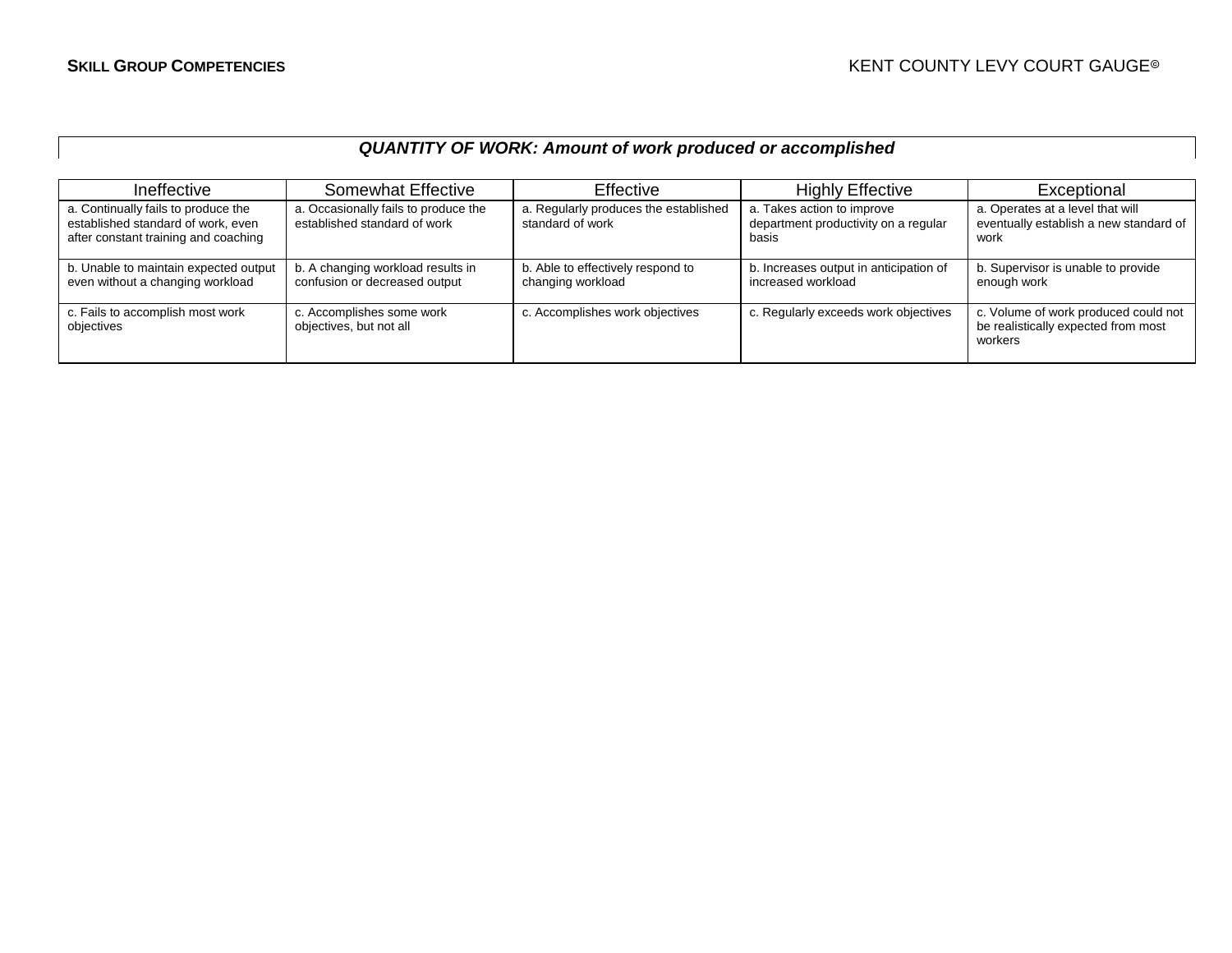# *SAFETY: Work practices as they affect production, self and others*

| Ineffective                                                                  | <b>Somewhat Effective</b>                                                              | Effective                                                                                                 | <b>Highly Effective</b>                                                                                 | Exceptional                                                                                                                      |
|------------------------------------------------------------------------------|----------------------------------------------------------------------------------------|-----------------------------------------------------------------------------------------------------------|---------------------------------------------------------------------------------------------------------|----------------------------------------------------------------------------------------------------------------------------------|
| a. Completely ignores safety issues,<br>even after reminders from supervisor | a. Understands some safety issues,<br>but not all                                      | a. Understands all safety issues<br>associated with organizational role                                   | a. Recognizes developing safety<br>issues in new or unusual situations<br>and alerts supervisor         | a. Continually evaluates environment<br>for safety concerns and provides<br>supervisor with recommendations for<br>handling them |
| b. Refuses to learn or use safety<br>procedures, techniques or materials     | b. Although safety techniques and<br>procedures are known, they are not<br>always used | b. Knows and uses safety techniques,<br>procedures, materials, etc. necessary<br>to perform duties safely | b. Is extremely cautious when dealing<br>with safety issues and provides<br>helpful reminders to others | b. Researches updated safety<br>techniques and procedures and<br>shares them with others                                         |
| c. Has had more than one<br>preventable accident or injury                   | c. Has had one preventable accident<br>or injury                                       | c. Has no preventable accidents or<br>injuries within the current performance<br>period                   | c. Has had no preventable accidents<br>for several years                                                | c. Has never had any preventable<br>accidents                                                                                    |
| d. Regularly misses safety training                                          | d. Attends safety training only when<br>scheduled by supervisor                        | d. Attends regular safety training<br>without prompting                                                   | d. Regularly attends external safety<br>training and updates internal safety<br>policies and procedures | d. Is regarded as the "go-to" person<br>for safety questions and concerns                                                        |